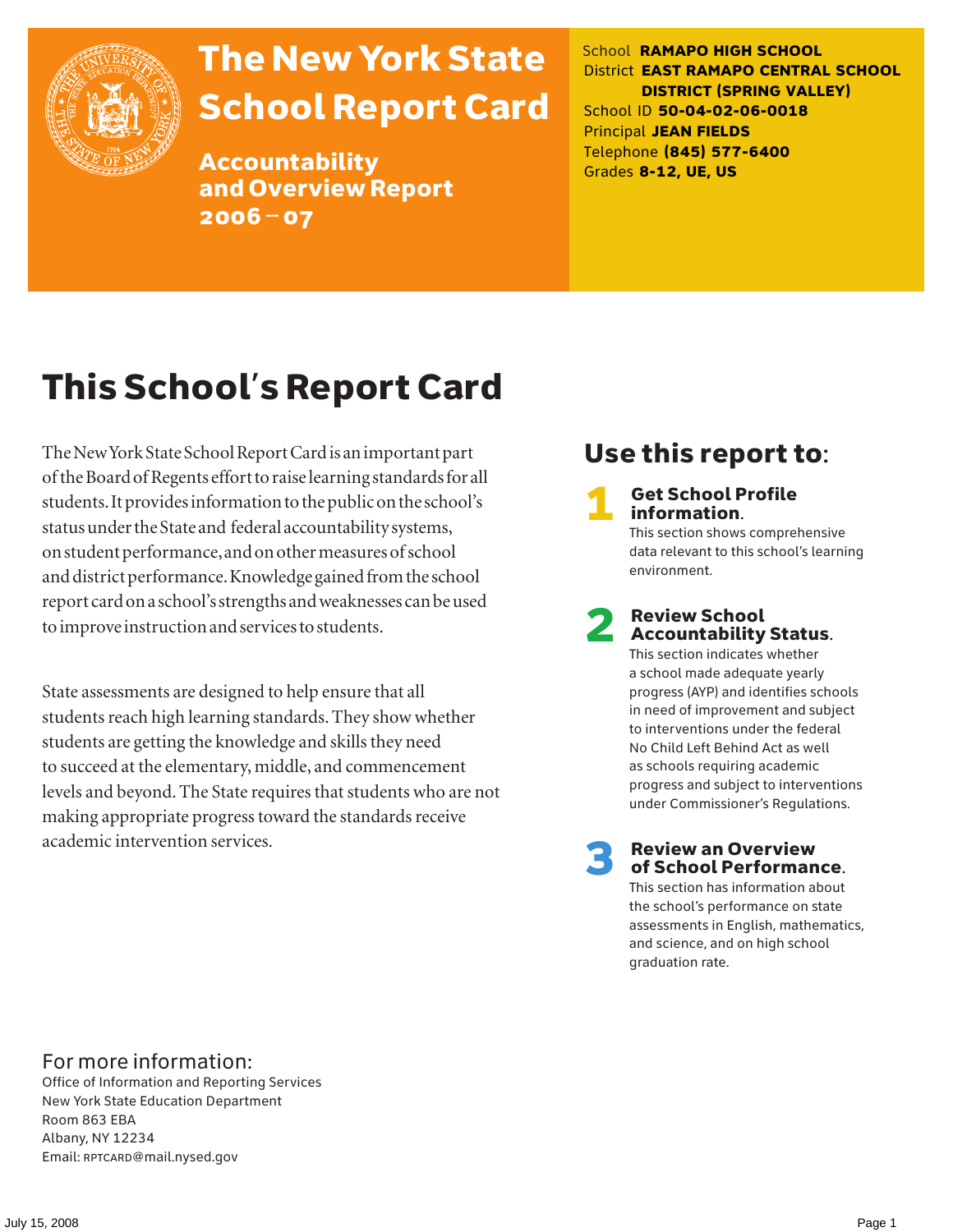School **RAMAPO HIGH SCHOOL**<br>School ID 50-04-02-06-0018<br>**School ID 50-04-02-06-0018** School ID 50-04-02-06-0018

## School Profile

This section shows comprehensive data relevant to this school's learning environment, including information about enrollment, average class size, and teacher qualifications.

### Enrollment

|                            | $2004 - 05$ | $2005 - 06$ | $2006 - 07$ |
|----------------------------|-------------|-------------|-------------|
| Pre-K                      | 0           | 0           | 0           |
| Kindergarten               | 0           | $\mathbf 0$ | 0           |
| Grade 1                    | 0           | 0           | 0           |
| Grade 2                    | 0           | 0           | 0           |
| Grade 3                    | 0           | 0           | 0           |
| Grade 4                    | 0           | 0           | 0           |
| Grade 5                    | 0           | 0           | 0           |
| Grade 6                    | 0           | 0           | 0           |
| <b>Ungraded Elementary</b> | 0           | $\mathbf 0$ | 0           |
| Grade 7                    | 0           | 0           | 0           |
| Grade 8                    | 0           | 5           | 5           |
| Grade 9                    | 573         | 504         | 431         |
| Grade 10                   | 421         | 456         | 447         |
| Grade 11                   | 438         | 395         | 423         |
| Grade 12                   | 274         | 289         | 330         |
| <b>Ungraded Secondary</b>  | 12          | 10          | 14          |
| Total K-12                 | 1718        | 1659        | 1650        |

## Enrollment Information

*Enrollment* counts are as of Basic Educational Data System (BEDS) day, which is typically the first Wednesday of October of the school year. Students who attend BOCES programs on a part-time basis are included in a school's enrollment. Students who attend BOCES on a full-time basis or who are placed full time by the district in an out-of-district placement are not included in a school's enrollment. Students classified by schools as "pre-first" are included in first grade counts.

### Average Class Size

|                       | $2004 - 05$ | $2005 - 06$ | $2006 - 07$ |
|-----------------------|-------------|-------------|-------------|
| <b>Common Branch</b>  |             |             |             |
| Grade 8               |             |             |             |
| English               |             |             |             |
| <b>Mathematics</b>    |             |             |             |
| Science               |             |             |             |
| <b>Social Studies</b> |             |             |             |
| Grade 10              |             |             |             |
| English               | 19          | 21          | 19          |
| <b>Mathematics</b>    | 20          | 21          | 22          |
| Science               | 24          | 22          | 21          |
| Social Studies        | 23          | 21          | 21          |

### Average Class Size Information

*Average Class Size* is the total registration in specified classes divided by the number of those classes with registration. *Common Branch* refers to self-contained classes in Grades 1–6.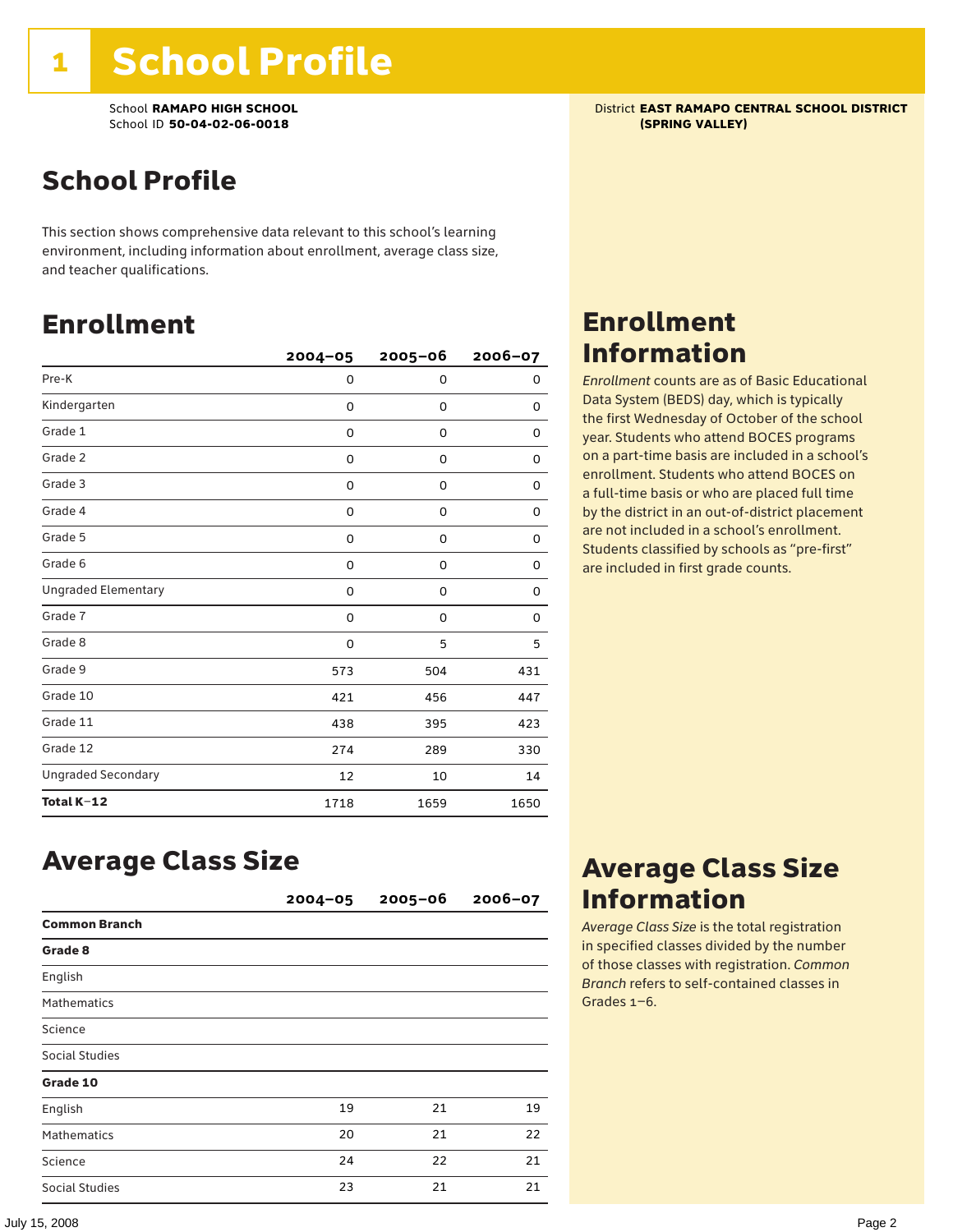## Demographic Factors

|                                                    | $2004 - 05$ |     | 2005–06 |      | 2006-07 |     |
|----------------------------------------------------|-------------|-----|---------|------|---------|-----|
|                                                    | #           | %   | #       | %    | #       | %   |
| Eligible for Free Lunch                            | 547         | 32% | 650     | 39%  | 696     | 42% |
| Reduced-Price Lunch                                | 206         | 12% | 226     | 14%  | 212     | 13% |
| Student Stability*                                 |             | 98% |         | 100% |         | 94% |
| Limited English Proficient                         | 223         | 13% | 143     | 9%   | 208     | 13% |
| <b>Racial/Ethnic Origin</b>                        |             |     |         |      |         |     |
| American Indian or Alaska Native                   | 0           | 0%  | 1       | 0%   | 1       | 0%  |
| <b>Black or African American</b>                   | 1096        | 64% | 1059    | 64%  | 1061    | 64% |
| Hispanic or Latino                                 | 189         | 11% | 236     | 14%  | 269     | 16% |
| Asian or Native<br>Hawaiian/Other Pacific Islander | 198         | 12% | 175     | 11%  | 150     | 9%  |
| White                                              | 235         | 14% | 188     | 11%  | 169     | 10% |
| Multiracial**                                      | N/A         | N/A | N/A     | N/A  | 0       | 0%  |

\* Not available at the district level.

\*\* Multiracial enrollment data were not collected statewide in the 2004-05 and 2005-06 school years.

### Attendance and Suspensions

|                            |     | $2003 - 04$ |     | $2004 - 05$   |     | $2005 - 06$   |  |
|----------------------------|-----|-------------|-----|---------------|-----|---------------|--|
|                            | #   | %           | #   | $\frac{1}{2}$ | #   | $\frac{0}{0}$ |  |
| Annual Attendance Rate     |     | 92%         |     | 92%           |     | 94%           |  |
| <b>Student Suspensions</b> | 143 | 8%          | 123 | 7%            | 125 | 8%            |  |

School **RAMAPO HIGH SCHOOL** District **EAST RAMAPO CENTRAL SCHOOL DISTRICT**

### Demographic Factors Information

*Eligible for Free Lunch* and *Reduced*-*Price Lunch* percentages are determined by dividing the number of approved lunch applicants by the Basic Educational Data System (BEDS) enrollment in full-day Kindergarten through Grade 12. *Eligible for Free Lunch* and *Limited English Proficient* counts are used to determine *Similar Schools* groupings within a *Need*/*Resource Capacity* category. *Student Stability* is the percentage of students in the highest grade in a school who were also enrolled in that school at any time during the previous school year. (For example, if School A, which serves Grades 6–8, has 100 students enrolled in Grade 8 this year, and 92 of those 100 students were also enrolled in School A last year, the stability rate for the school is 92 percent.)

### Attendance and Suspensions Information

*Annual Attendance Rate* is determined by dividing the school's total actual attendance by the total possible attendance for a school year. A school's actual attendance is the sum of the number of students in attendance on each day the school was open during the school year. Possible attendance is the sum of the number of enrolled students who should have been in attendance on each day the school was open during the school year. *Student Suspension* rate is determined by dividing the number of students who were suspended from school (not including in-school suspensions) for one full day or longer anytime during the school year by the Basic Educational Data System (BEDS) day enrollments for that school year. A student is counted only once, regardless of whether the student was suspended one or more times during the school year.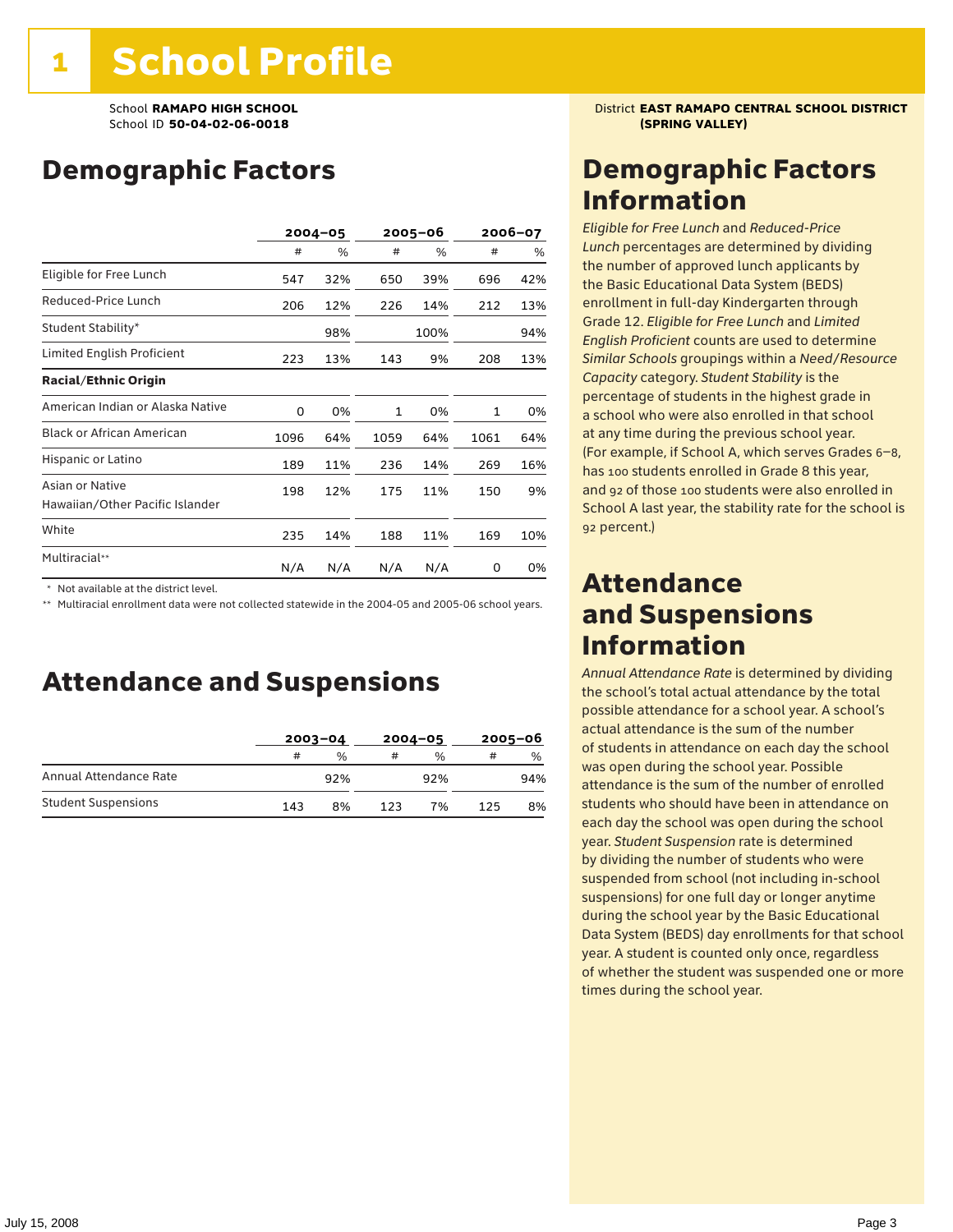School ID 50-04-02-06-0018

## Teacher Qualifications

|                                                                 | $2004 - 05$ | $2005 - 06$ | $2006 - 07$ |
|-----------------------------------------------------------------|-------------|-------------|-------------|
| <b>Total Number of Teachers</b>                                 | 147         | 146         | 132         |
| Percent with No Valid<br><b>Teaching Certificate</b>            | 3%          | 1%          | 2%          |
| Percent Teaching Out<br>of Certification                        | 7%          | 6%          | 4%          |
| Percent with Fewer Than<br>Three Years of Experience            | 7%          | 3%          | 2%          |
| Percentage with Master's Degree<br>Plus 30 Hours or Doctorate   | 50%         | 50%         | 60%         |
| Total Number of Core Classes $^\star$                           | N/A         | 569         | 503         |
| Percent Not Taught by<br><b>Highly Qualified Teachers</b>       | N/A         | 5%          | 3%          |
| <b>Total Number of Classes</b>                                  | 666         | 676         | 627         |
| Percent Taught by Teachers Without<br>Appropriate Certification | 7%          | 5%          | 4%          |

\* Data for 2004–05 were not weighted, so are not shown.

### Teacher Turnover Rate

|                                                                       | $2003 - 04$ | $2004 - 05$ | 2005-06 |
|-----------------------------------------------------------------------|-------------|-------------|---------|
| Turnover Rate of Teachers with Fewer<br>than Five Years of Experience | 16%         | 20%         | 26%     |
| Turnover Rate of All Teachers                                         | 10%         | 13%         | 18%     |

## Staff Counts

|                                       | $2004 - 05$ | $2005 - 06$ | $2006 - 07$ |
|---------------------------------------|-------------|-------------|-------------|
| <b>Total Other Professional Staff</b> | 15          | 23          |             |
| Total Paraprofessionals*              | N/A         | N/A         | N/A         |
| <b>Assistant Principals</b>           | 4           | 4           |             |
| Principals                            |             |             |             |

\* Not available at the school level.

School **RAMAPO HIGH SCHOOL**<br>School ID 50-04-02-06-0018<br>**School ID 50-04-02-06-0018** 

### Teacher Qualifications Information

The *Percent Teaching Out of Certification* is the percent doing so more than on an incidental basis; that is, the percent teaching for more than five periods per week outside certification.

*Core Classes* are primarily K-6 common branch, English, mathematics, science, social studies, art, music, and foreign languages. The number of K-6 common branch core classes is multiplied by five so that these core class counts are weighted the same as counts for middle- and secondary-level teachers who report five classes per day. To be *Highly Qualified*, a teacher must have at least a Bachelor's degree, be certified to teach in the subject area, and show subject matter competency.

### Teacher Turnover Rate Information

*Teacher Turnover Rate* for a specified school year is the number of teachers in that school year that were not teaching in the following school year divided by the number of teachers in the specified school year, expressed as a percentage.

### Staff Counts Information

*Other Professionals* includes administrators, guidance counselors, school nurses, psychologists, and other professionals who devote more than half of their time to non-teaching duties. Teachers who are shared between buildings within a district are reported on the district report only.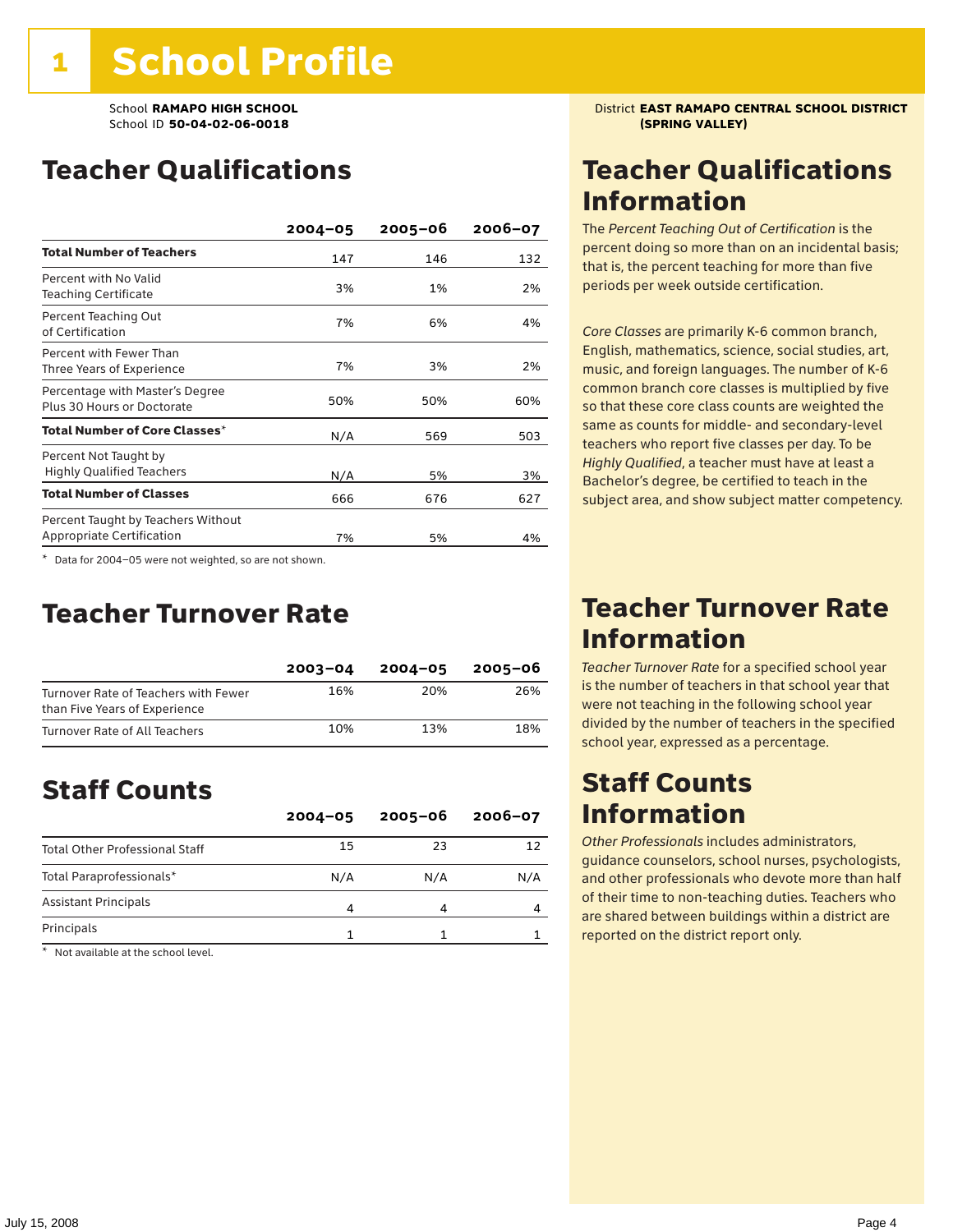## Understanding How Accountability Works in New York State

The federal No Child Left Behind (NCLB) Act requires that states develop and report on measures of student proficiency in 1) English language arts (ELA), in 2) mathematics, and on 3) a third indicator. In New York State in 2006–07, the third indicator is science at the elementary/middle level and graduation rate at the secondary level. Schools or districts that meet predefined goals on these measures are making Adequate Yearly Progress (AYP).



For more information about accountability in New York State, visit: www.emsc.nysed.gov/irts/accountability/home.shtml

### 1 English Language Arts (ELA)

To make AYP in ELA, every accountability group must make AYP. For a group to make AYP, it must meet the participation *and* the performance criteria.

### A Participation Criterion

At the elementary/middle level, 95 percent of Grades 3–8 students enrolled during the test administration period in each group with 40 or more students must be tested on the New York State Testing Program (NYSTP) in ELA or, if appropriate, the New York State English as a Second Language Achievement Test (NYSESLAT), or the New York State Alternate Assessment (NYSAA) in ELA. At the secondary level, 95 percent of seniors in 2006–07 in each accountability group with 40 or more students must have taken an English examination that meets the students' graduation requirement.

#### B Performance Criterion

At the elementary/middle level, the Performance Index (PI) of each group with 30 or more continuously enrolled tested students must equal or exceed its Effective Annual Measurable Objective (AMO) or the group must make Safe Harbor. (NYSESLAT is used only for participation.) At the secondary level, the PI of each group in the 2003 cohort with 30 or more members must equal or exceed its Effective AMO or the group must make Safe Harbor. To make Safe Harbor, the PI of the group must equal or exceed its Safe Harbor Target and the group must qualify for Safe Harbor using the third indicator, science or graduation rate.

### 2 Mathematics

The same criteria for making AYP in ELA apply to mathematics. At the elementary/middle level, the measures used to determine AYP are the NYSTP and the NYSAA in mathematics. At the secondary level, the measures are mathematics examinations that meet the students' graduation requirement.

### 3 Third Indicator

In addition to English language arts and mathematics, the school must also make AYP in a third area of achievement. This means meeting the criteria in science at the elementary/middle level and the criteria in graduation rate at the secondary level.

Elementary/Middle-Level Science: To make AYP, the All Students group must meet the participation criterion *and* the performance criterion.

### A Participation Criterion

Eighty percent of students in Grades 4 and/or 8 enrolled during the test administration period in the All Students group, if it has 40 or more students, must be tested on an accountability measure. In Grade 4, the measures are the Grade 4 elementary-level science test and the Grade 4 NYSAA in science. In Grade 8 science, the measures are the Grade 8 middle-level science test, Regents science examinations, and the Grade 8 NYSAA in science.

#### B Performance Criterion

The PI of the All Students group must equal or exceed the State Science Standard (100) or the Science Progress Target.

Qualifying for Safe Harbor in Elementary/Middle-Level ELA and Math: To qualify, the PI must equal or exceed the State Science Standard or the Science Progress Target in elementary/middle-level science for that group.

Secondary-Level Graduation Rate: For a school to make AYP in graduation rate, the percent of students in the 2002 graduation-rate cohort in the All Students group earning a high school diploma by August 31, 2006 must equal or exceed the Graduation-Rate Standard (55%) or the Graduation-Rate Progress Target.

Qualifying for Safe Harbor in Secondary-Level ELA and Math: To qualify, the percent of the 2002 graduation-rate cohort earning a local diploma by August 31, 2006 must equal or exceed the Graduation-Rate Standard (55%) or the Graduation-Rate Progress Target for that group.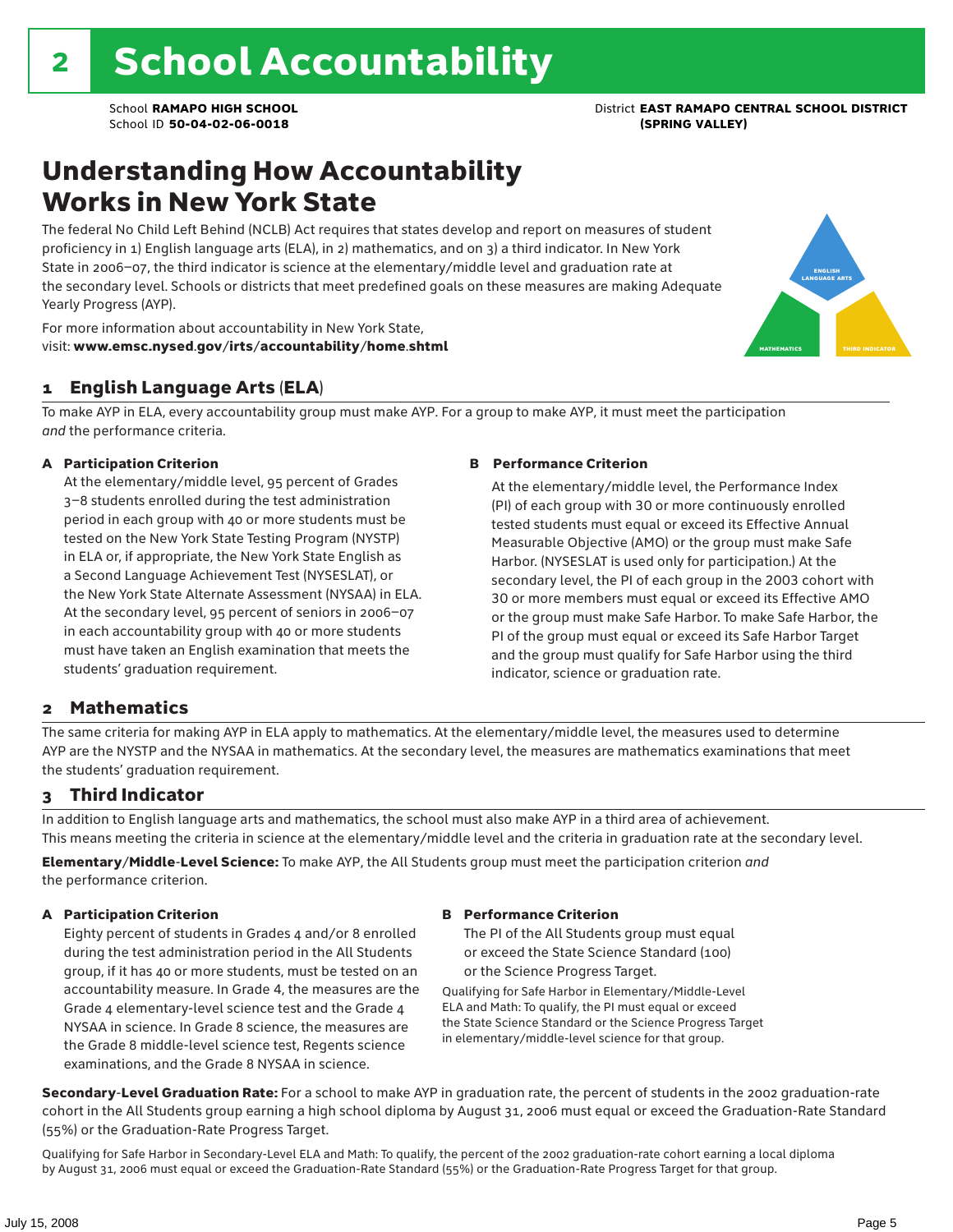### School **RAMAPO HIGH SCHOOL** District **EAST RAMAPO CENTRAL SCHOOL DISTRICT**

## Useful Terms for Understanding Accountability

#### Accountability Cohort for English and Mathematics

The 2003 school accountability cohort consists of all students who first entered Grade 9 anywhere in the 2003–04 school year, and all ungraded students with disabilities who reached their seventeenth birthday in the 2003–04 school year, who were enrolled on October 4, 2006 and did not transfer to a diploma granting program. Students who earned a high school equivalency diploma or were enrolled in an approved high school equivalency preparation program on June 30, 2007, are not included in the 2003 school accountability cohort. The 2003 district accountability cohort consists of all students in each school accountability cohort plus students who transferred within the district after BEDS day plus students who were placed outside the district by the Committee on Special Education or district administrators and who met the other requirements for cohort membership. Cohort is defined in Section 100.2 (p) (16) of the Commissioner's Regulations.

#### Adequate Yearly Progress (AYP)

Adequate Yearly Progress (AYP) indicates satisfactory progress by a district or a school toward the goal of proficiency for all students.

#### Annual Measurable Objective (AMO)

The Annual Measurable Objective (AMO) is the Performance Index (PI) value that signifies that an accountability group is making satisfactory progress toward the goal that 100 percent of students will be proficient in the State's learning standards for English language arts and mathematics by 2013–14. The AMOs for each grade level will be increased as specified in CR100.2(p)(14) and will reach 200 in 2013–14. (See Effective AMO for further information.)

#### Continuously Enrolled Students

At the elementary/middle level, continuously enrolled students are those enrolled in the school or district on BEDS day (usually the first Wednesday in October) of the school year until the test administration period. At the secondary level, all students who meet the criteria for inclusion in the accountability cohort are considered to be continuously enrolled.

### Effective Annual Measurable Objective (Effective AMO)

The Effective Annual Measurable Objective (Effective AMO) is the Performance Index (PI) value that each accountability group within a school or district is expected to achieve to make Adequate Yearly Progress (AYP). The Effective AMO is the lowest PI that an accountability group of a given size can achieve in a subject for the group's PI not to be considered significantly different from the AMO for that subject. If an accountability group's PI equals or exceeds the Effective AMO, it is considered to have made AYP. A more complete definition of Effective AMO and a table showing the PI values that each group size must equal or exceed to make AYP are available at www.emsc.nysed.gov/irts.

#### Graduation-Rate Cohort

This term is defined on the graduation-rate accountability page.

#### Performance Index (PI)

A Performance Index is a value from 0 to 200 that is assigned to an accountability group, indicating how that group performed on a required State test (or approved alternative) in English language arts, mathematics, or science. Student scores on the tests are converted to four performance levels, from Level 1 to Level 4. (See performance level definitions on the Overview Summary page.) At the elementary/middle level, the PI is calculated using the following equation:

100 × [(Count of Continuously Enrolled Tested Students Performing at Levels 2, 3, and 4 + the Count at Levels 3 and 4) ÷ Count of All Continuously Enrolled Tested Students]

At the secondary level, the PI is calculated using the following equation:

100 × [(Count of Cohort Members Performing at

Levels 2, 3, and 4 + the Count at Levels 3 and 4)  $\div$  Count of All Cohort Members]

A list of tests used to measure student performance for accountability is available at www.emsc.nysed.gov/irts.

#### Progress Target

For accountability groups below the State Standard in science or graduation rate, the Progress Target is an alternate method for making Adequate Yearly Progress (AYP) or qualifying for Safe Harbor in English language arts and mathematics based on improvement over the previous year's performance.

#### Safe Harbor

Safe Harbor provides an alternate means to demonstrate Adequate Yearly Progress (AYP) for accountability groups that do not achieve their Effective Annual Measurable Objectives (AMOs) in English or mathematics.

#### Safe Harbor Targets

The 2006–07 safe harbor targets were calculated using the following equation:

2005–06 PI + (200 – the 2005–06 PI) × 0.10

#### Science Progress Target

The elementary/middle-level 2006–07 Science Progress Target is calculated by adding one point to the 2005–06 PI. The 2007–08 Science Progress Target is calculated by adding one point to the 2006–07 PI. The 2006–07 target is provided for groups whose PI was below the State Science Standard in 2006–07.

#### Science Standard

The criterion value that represents a minimally satisfactory performance in science. In 2006–07, the State Science Standard at the elementary/middle level is a Performance Index (PI) of 100. The Commissioner may raise the State Science Standard at his discretion in future years.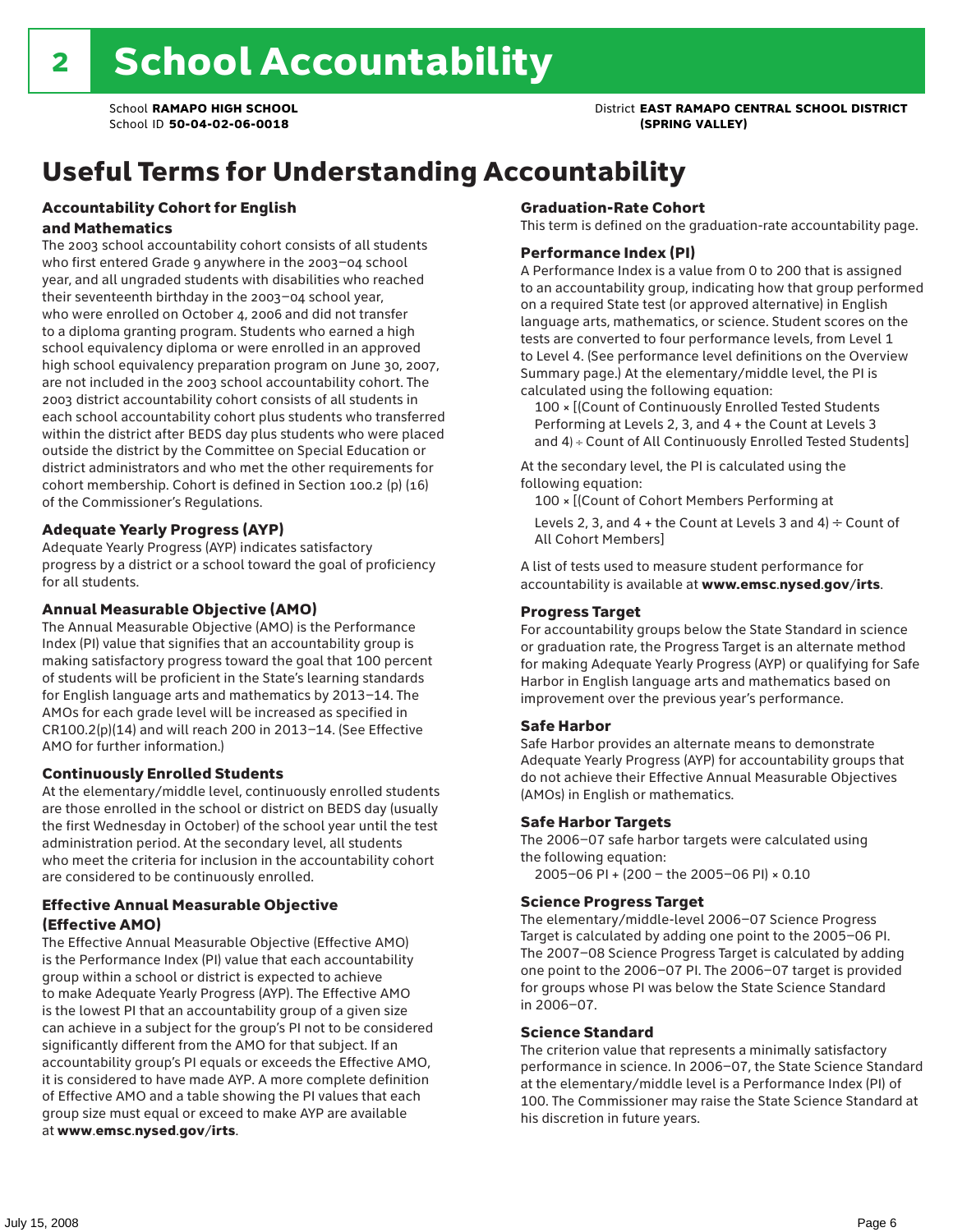School **RAMAPO HIGH SCHOOL** District **EAST RAMAPO CENTRAL SCHOOL DISTRICT**

## Understanding Your School Accountability Status

The list below defines the school status categories applied to each accountability measure under New York State's accountability system, which is divided into a Federal Title I component and a State component. Accountability measures for schools at the elementary/middle level are English language arts (ELA), mathematics, and science; at the secondary level, they are ELA, mathematics, and graduation rate. A school may be assigned a different status for different accountability measures. The overall status of a school is the status assigned to the school for the accountability measure with the most advanced designation in the hierarchy. If the school receives Title I funds, it is the most advanced designation in the Title I hierarchy, unless the school is in good standing under Title I but identified as SRAP under the State hierarchy. A school that does not receive Title I funding in a school year does not have a federal status in that year; however, all schools (except charter schools) receive a state status even if they do not receive Title I funding. Schools in improvement status under Title I must provide school choice for their students; those in need of improvement in year 2 and beyond must also provide Supplemental Education Services to eligible students. Other consequences for schools not in good standing can be found at: www.emsc.nysed.gov/irts/school-accountability/about.shtml.

| <b>Federal Title I Status</b><br>(Applies to all New York State schools receiving Title I funds)                                                                                                                                                                                                             | <b>New York State Status</b><br>(Applies to all New York State public schools except charter schools)                                                                                                                                                                                                           |
|--------------------------------------------------------------------------------------------------------------------------------------------------------------------------------------------------------------------------------------------------------------------------------------------------------------|-----------------------------------------------------------------------------------------------------------------------------------------------------------------------------------------------------------------------------------------------------------------------------------------------------------------|
| School in Good Standing<br>Restructuring, Restructuring, Requiring Academic Progress, or as a School Under Registration Review.                                                                                                                                                                              | A school is considered to be in good standing if it has not been identified as a School in Need of Improvement, in Corrective Action, Planning for                                                                                                                                                              |
| School in Need of Improvement (Year 1)<br>A school that has not made AYP on the same accountability<br>measure for two consecutive years while receiving Title I funds<br>is considered a School in Need of Improvement (Year 1) for the<br>following year.                                                  | <b>School Requiring Academic Progress (Year 1)</b><br>A school that has not made AYP on the same accountability<br>measure for two consecutive years is considered a School<br>Requiring Academic Progress (Year 1) for the following year.                                                                     |
| <b>School in Need of Improvement (Year 2)</b><br>A School in Need of Improvement (Year 1) that does not make<br>AYP on the accountability measure for which it was identified<br>is considered a School in Need of Improvement (Year 2) for the<br>following year, if it continues to receive Title I funds. | <b>School Requiring Academic Progress (Year 2)</b><br>A School Requiring Academic Progress (Year 1) that does not<br>make AYP on the accountability measure for which it was identified<br>is considered a School Requiring Academic Progress (Year 2) for<br>the following year.                               |
| <b>School in Corrective Action</b><br>A School in Need of Improvement (Year 2) that does not make<br>AYP on the accountability measure for which it was identified is<br>considered a School in Corrective Action for the following year,<br>if it continues to receive Title I funds.                       | <b>School Requiring Academic Progress (Year 3)</b><br>A School Requiring Academic Progress (Year 2) that does not<br>make AYP on the accountability measure for which it was identified<br>is considered a School Requiring Academic Progress (Year 3) for<br>the following year.                               |
| <b>School Planning for Restructuring</b><br>A School in Corrective Action that does not make AYP on the<br>accountability measure for which it was identified is considered<br>a School Planning for Restructuring for the following year, if it<br>continues to receive Title I funds.                      | <b>School Requiring Academic Progress (Year 4)</b><br>A School Requiring Academic Progress (Year 3) that does not<br>make AYP on the accountability measure for which it was identified<br>is considered a School Requiring Academic Progress (Year 4) for<br>the following year.                               |
| <b>School Restructuring (Year 1)</b><br>A School Planning for Restructuring that does not make<br>AYP on the accountability measure for which it was identified is<br>considered a School Restructuring (Year 1) for the following year,<br>if it continues to receive Title I funds.                        | <b>School Requiring Academic Progress (Year 5 and above)</b><br>A School Requiring Academic Progress (Year 4 and above) that does not<br>make AYP on the accountability measure for which it was identified is<br>considered a School Requiring Academic Progress (Year 5 and above) for<br>the following year. |
| School Restructuring (Year 2 and above)<br>A School Restructuring (Year 1 and above) that does not make<br>AYP on the accountability measure for which it was identified<br>is considered a School Restructuring (Year 2 and above) for the<br>following year, if it continues to receive Title I funds.     |                                                                                                                                                                                                                                                                                                                 |

Pending - A school's status is "Pending" if the school requires special evaluation procedures and they have not yet been completed.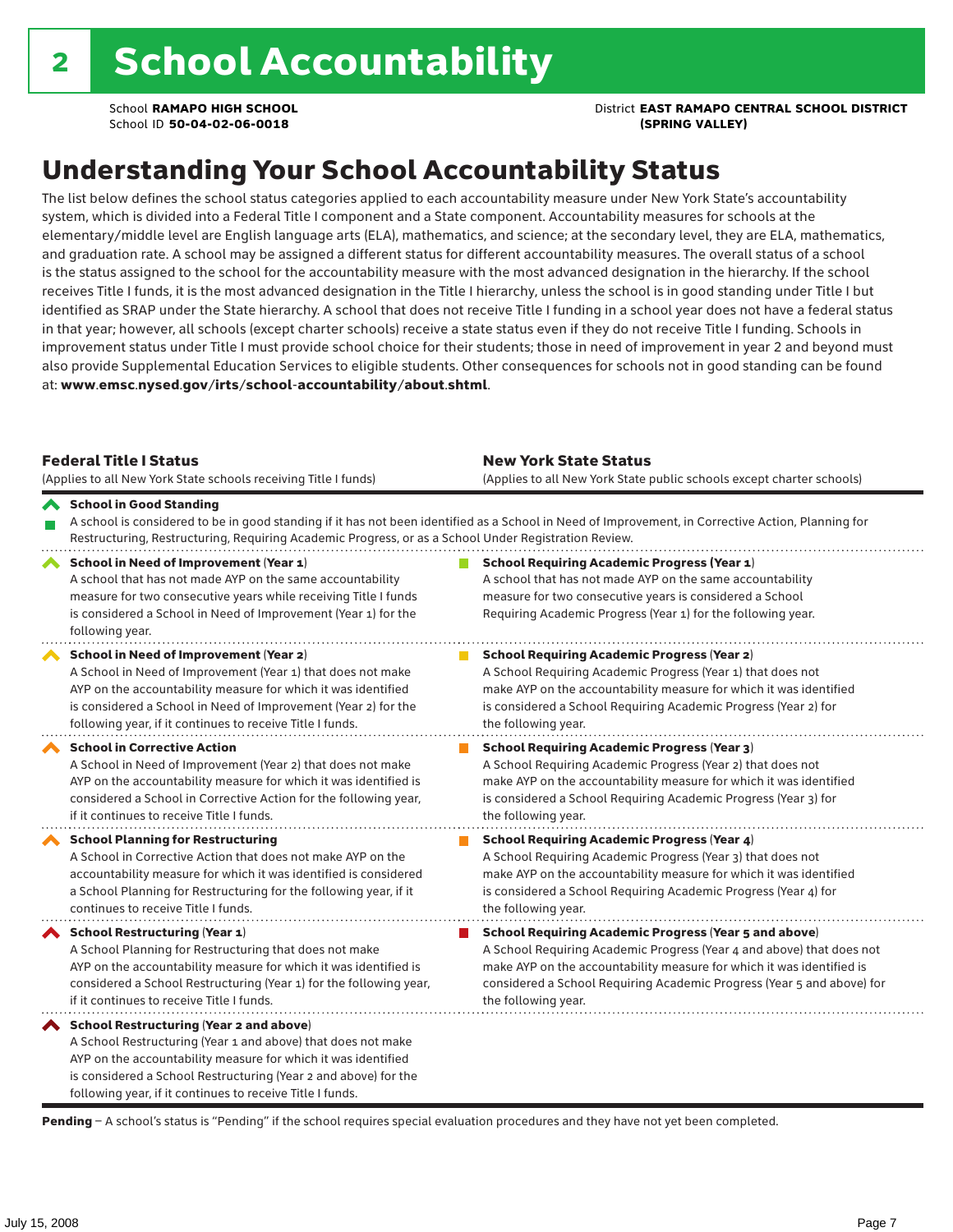# 2 School Accountability

School ID 50-04-02-06-0018

School **RAMAPO HIGH SCHOOL**<br>School ID 50-04-02-06-0018<br>
School ID 50-04-02-06-0018

### Summary

| <b>Overall Accountability</b> | <b>Good Standing</b> |                                |                                                         |               |  |  |  |  |
|-------------------------------|----------------------|--------------------------------|---------------------------------------------------------|---------------|--|--|--|--|
| Status (2007-08)              |                      | <b>Elementary/Middle Level</b> | <b>Secondary Level</b>                                  |               |  |  |  |  |
|                               | ELA                  | Pending                        | ELA                                                     | Good Standing |  |  |  |  |
|                               | Math                 | Pending                        | Math                                                    | Good Standing |  |  |  |  |
|                               | Science              | Pending                        | <b>Graduation Rate</b>                                  | Good Standing |  |  |  |  |
| <b>Title I Part A Funding</b> |                      |                                | <b>Years the School Received Title I Part A Funding</b> |               |  |  |  |  |
|                               | $2005 - 06$          |                                | $2006 - 07$                                             | $2007 - 08$   |  |  |  |  |
|                               | <b>NO</b>            |                                | N <sub>O</sub>                                          | <b>NO</b>     |  |  |  |  |

### On which accountability measures did this school make Adequate Yearly Progress (AYP) and which groups made AYP on each measure?

|                                                     | <b>Elementary/Middle Level</b> |             |           | <b>Secondary Level</b> |             |                        |  |
|-----------------------------------------------------|--------------------------------|-------------|-----------|------------------------|-------------|------------------------|--|
|                                                     | English                        |             |           | English                |             |                        |  |
| <b>Student Groups</b>                               | Language Arts                  | Mathematics | Science   | Language Arts          | Mathematics | <b>Graduation Rate</b> |  |
| <b>All Students</b>                                 |                                |             |           |                        |             | V                      |  |
| <b>Ethnicity</b>                                    |                                |             |           |                        |             |                        |  |
| American Indian or Alaska Native                    |                                |             |           |                        |             |                        |  |
| <b>Black or African American</b>                    |                                |             |           |                        |             |                        |  |
| Hispanic or Latino                                  |                                |             |           |                        |             |                        |  |
| Asian or Native Hawaiian/Other Pacific<br>Islander  |                                |             |           |                        |             |                        |  |
| White                                               |                                |             |           | v                      |             |                        |  |
| Multiracial                                         |                                |             |           |                        |             |                        |  |
| <b>Other Groups</b>                                 |                                |             |           |                        |             |                        |  |
| <b>Students with Disabilities</b>                   |                                |             |           |                        |             |                        |  |
| Limited English Proficient                          |                                |             |           |                        |             |                        |  |
| <b>Economically Disadvantaged</b>                   |                                |             |           | v                      | v           |                        |  |
| <b>Student groups making</b><br>AYP in each subject | $-0$ of 0                      | $-$ 0 of 0  | $-0$ of 0 | $6$ of 6               | $V$ 6 of 6  | $\vee$ 1 of 1          |  |

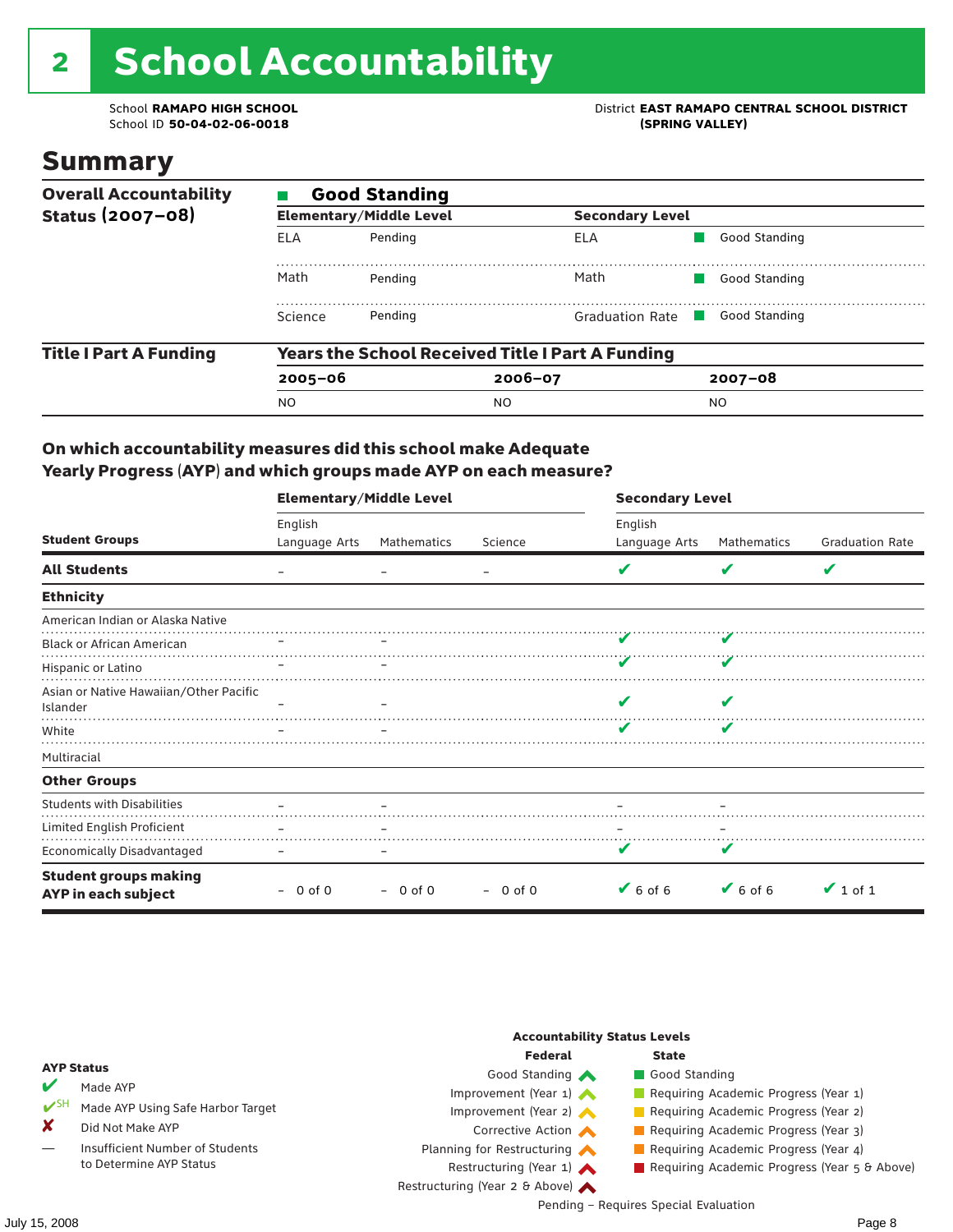## **Elementary/Middle-Level English Language Arts**

| <b>Accountability Status</b><br>for This Subject<br>$(2007 - 08)$ |        | Pending                                            |
|-------------------------------------------------------------------|--------|----------------------------------------------------|
| <b>Accountability Measures</b>                                    | 0 of 0 | Student groups making AYP in English Language Arts |
|                                                                   |        |                                                    |
| <b>Prospective Status</b>                                         |        |                                                    |

### How did students in each accountability group perform on **elementary/middle-level English Language Arts accountability measures?**

|                                                            | <b>AYP</b>    | Participation <sup>2</sup>                                                                                      |            | Test Performance <sup>3</sup> |             | <b>Performance Objectives</b> |                    |             |
|------------------------------------------------------------|---------------|-----------------------------------------------------------------------------------------------------------------|------------|-------------------------------|-------------|-------------------------------|--------------------|-------------|
| <b>Student Group</b>                                       |               | Met                                                                                                             | Percentage | Met                           | Performance | Effective                     | Safe Harbor Target |             |
| (Total: Continuous Enrollment) <sup>1</sup>                | <b>Status</b> | Criterion                                                                                                       | Tested     | Criterion                     | Index       | AMO                           | 2006-07            | $2007 - 08$ |
| All Students (18:15)                                       |               |                                                                                                                 |            |                               | -           |                               |                    |             |
| <b>Ethnicity</b>                                           |               |                                                                                                                 |            |                               |             |                               |                    |             |
| American Indian or Alaska Native<br>(0:0)                  |               |                                                                                                                 |            |                               |             |                               |                    |             |
| <b>Black or African American</b><br>(8:10)                 |               |                                                                                                                 |            |                               |             |                               |                    |             |
| Hispanic or Latino <sup>(8:3)</sup>                        |               |                                                                                                                 |            |                               |             |                               |                    |             |
| Asian or Native Hawaiian/Other Pacific<br>Islander $(1:1)$ | $\sim$        |                                                                                                                 |            |                               |             |                               |                    |             |
| White (1:1)<br>Multiracial (0:0)                           |               | the contract of the contract of the contract of the contract of the contract of the contract of the contract of |            |                               |             |                               |                    |             |
| <b>Other Groups</b>                                        |               |                                                                                                                 |            |                               |             |                               |                    |             |
| Students with Disabilities <sup>4</sup><br>(5:10)          |               |                                                                                                                 |            |                               |             |                               |                    |             |
| Limited English Proficient <sup>5</sup>                    |               |                                                                                                                 |            |                               |             |                               |                    |             |
| (13:5)                                                     |               |                                                                                                                 |            |                               |             |                               |                    |             |
| <b>Economically Disadvantaged</b><br>(12:12)               |               |                                                                                                                 |            |                               |             |                               |                    |             |
| <b>Final AYP Determination</b>                             | $-0$ of 0     |                                                                                                                 |            |                               |             |                               |                    |             |

#### **NOTES**

- <sup>1</sup> These data show the count of students enrolled during the test administration period (used for Participation) followed by the count of continuously enrolled tested students (used for Performance). For accountability calculations,
- students who were excused from testing for medical reasons are not included in the enrollment count. <sup>2</sup> Groups with fewer than 40 students enrolled during the test administration period are not required to meet the participation criterion. If the participation rate of a group fell below 95 percent in 2006–07, the enrollment shown is the sum of 2005–06 and 2006–07 enrollments and the percent tested is the weighted average
- of the participation rates over those two years.<br><sup>3</sup> For schools with fewer than 30 continuously enrolled tested students in the All Students group in 2006–07, data for 2005–06 and 2006–07 were combined to determine counts and PIs. For schools with 30 or more continuously enrolled students in the All Students group in 2006–07, student groups with fewer than 30
- continuously enrolled tested students are not required to meet the performance criterion. <sup>4</sup> If the school failed to make AYP solely because of the performance of students with disabilities, met the 95% participation requirement for this group, and would meet or exceed the AMO for this subject if 34 points were added to the PI, then the school is considered to have made AYP for students with disabilities.
- $5$  If the count of LEP students is equal to or greater than 30, former LEP students are also included in the performance calculations.
- ‡ This student group did not make AYP in science; therefore, it did not qualify for Safe Harbor.
- Made AYP
	- Made AYP Using Safe Harbor Target
- X Did Not Make AYP
- Insufficient Number of Students to Determine AYP Status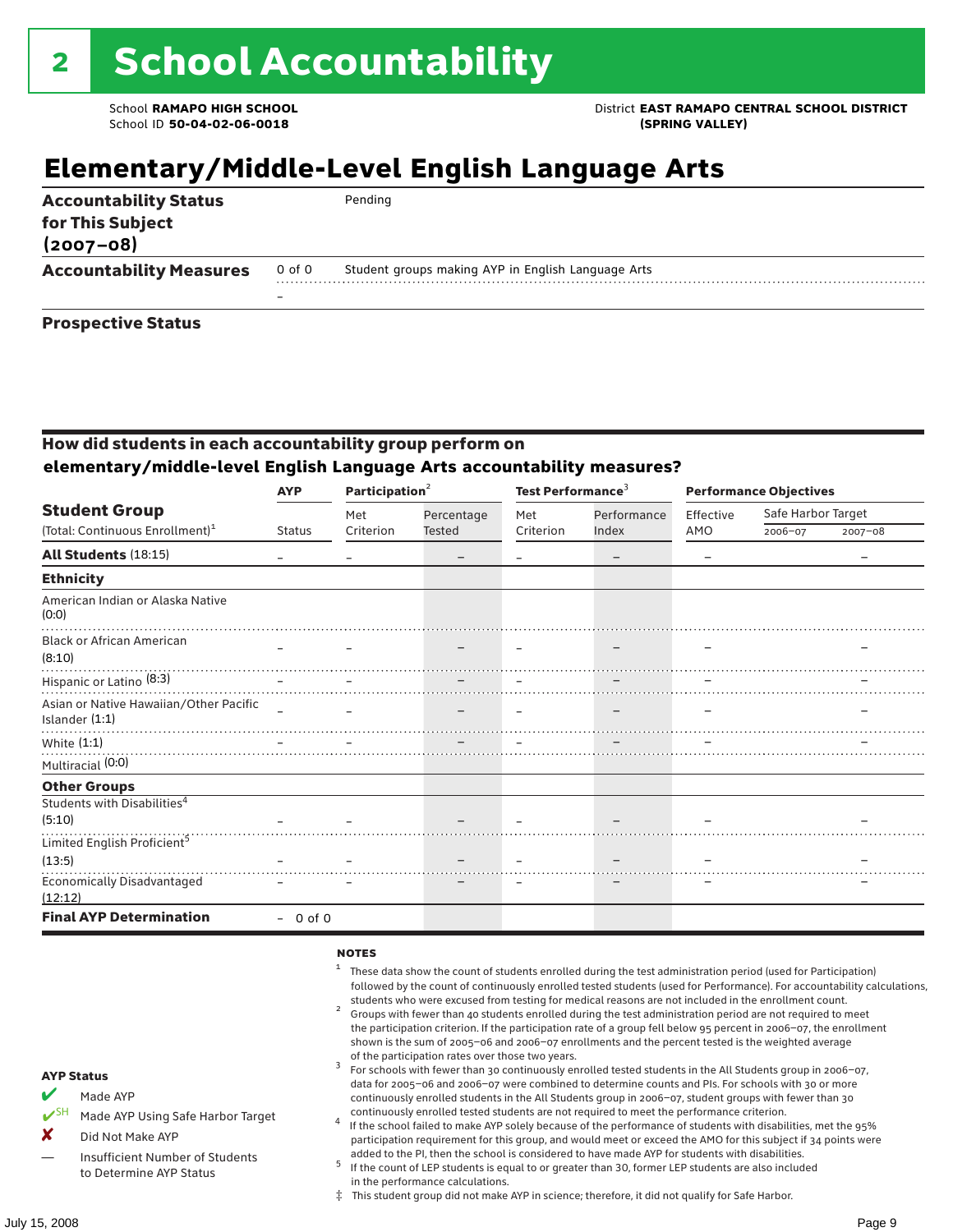### School **RAMAPO HIGH SCHOOL** District **EAST RAMAPO CENTRAL SCHOOL DISTRICT**

### **Elementary/Middle-Level Mathematics**

| <b>Accountability Status</b><br>for This Subject<br>$(2007 - 08)$ |        | Pending                                  |
|-------------------------------------------------------------------|--------|------------------------------------------|
| <b>Accountability Measures</b>                                    | 0 of 0 | Student groups making AYP in Mathematics |
|                                                                   |        |                                          |
| <b>Prospective Status</b>                                         |        |                                          |

### How did students in each accountability group perform on **elementary/middle-level Mathematics accountability measures?**

|                                                          | <b>AYP</b>    |           | Participation <sup>2</sup> |           | Test Performance <sup>3</sup> | <b>Performance Objectives</b> |                    |             |
|----------------------------------------------------------|---------------|-----------|----------------------------|-----------|-------------------------------|-------------------------------|--------------------|-------------|
| <b>Student Group</b>                                     |               | Met       | Percentage                 | Met       | Performance                   | Effective                     | Safe Harbor Target |             |
| (Total: Continuous Enrollment) <sup>1</sup>              | <b>Status</b> | Criterion | Tested                     | Criterion | Index                         | AMO                           | 2006-07            | $2007 - 08$ |
| <b>All Students (16:20)</b>                              |               |           |                            |           | $\qquad \qquad -$             |                               |                    |             |
| <b>Ethnicity</b>                                         |               |           |                            |           |                               |                               |                    |             |
| American Indian or Alaska Native<br>(0:0)                |               |           |                            |           |                               |                               |                    |             |
| <b>Black or African American</b>                         |               |           |                            |           |                               |                               |                    |             |
| (8:15)                                                   |               |           |                            |           |                               |                               |                    |             |
| Hispanic or Latino <sup>(6:3)</sup>                      |               |           |                            |           |                               |                               |                    |             |
| Asian or Native Hawaiian/Other Pacific<br>Islander (1:1) | $\sim$        |           |                            |           |                               |                               |                    |             |
| White $(1:1)$                                            |               |           |                            |           |                               |                               |                    |             |
| Multiracial (0:0)                                        |               |           |                            |           |                               |                               |                    |             |
| <b>Other Groups</b>                                      |               |           |                            |           |                               |                               |                    |             |
| Students with Disabilities <sup>4</sup>                  |               |           |                            |           |                               |                               |                    |             |
| (5:10)                                                   |               |           |                            |           |                               |                               |                    |             |
| Limited English Proficient <sup>5</sup>                  |               |           |                            |           |                               |                               |                    |             |
| (11:10)                                                  |               |           |                            |           |                               |                               |                    |             |
| <b>Economically Disadvantaged</b><br>(12:17)             |               |           |                            |           |                               |                               |                    |             |
| <b>Final AYP Determination</b>                           | $-0$ of $0$   |           |                            |           |                               |                               |                    |             |

#### **NOTES**

- <sup>1</sup> These data show the count of students enrolled during the test administration period (used for Participation) followed by the count of continuously enrolled tested students (used for Performance). For accountability calculations,
- students who were excused from testing for medical reasons are not included in the enrollment count. <sup>2</sup> Groups with fewer than 40 students enrolled during the test administration period are not required to meet the participation criterion. If the participation rate of a group fell below 95 percent in 2006–07, the enrollment shown is the sum of 2005–06 and 2006–07 enrollments and the percent tested is the weighted average
- of the participation rates over those two years.<br><sup>3</sup> For schools with fewer than 30 continuously enrolled tested students in the All Students group in 2006–07, data for 2005–06 and 2006–07 were combined to determine counts and PIs. For schools with 30 or more continuously enrolled students in the All Students group in 2006–07, student groups with fewer than 30
- continuously enrolled tested students are not required to meet the performance criterion. <sup>4</sup> If the school failed to make AYP solely because of the performance of students with disabilities, met the 95% participation requirement for this group, and would meet or exceed the AMO for this subject if 34 points were added to the PI, then the school is considered to have made AYP for students with disabilities.
- $5$  If the count of LEP students is equal to or greater than 30, former LEP students are also included in the performance calculations.
- ‡ This student group did not make AYP in science; therefore, it did not qualify for Safe Harbor.
- Made AYP
	- Made AYP Using Safe Harbor Target
- X Did Not Make AYP
- Insufficient Number of Students to Determine AYP Status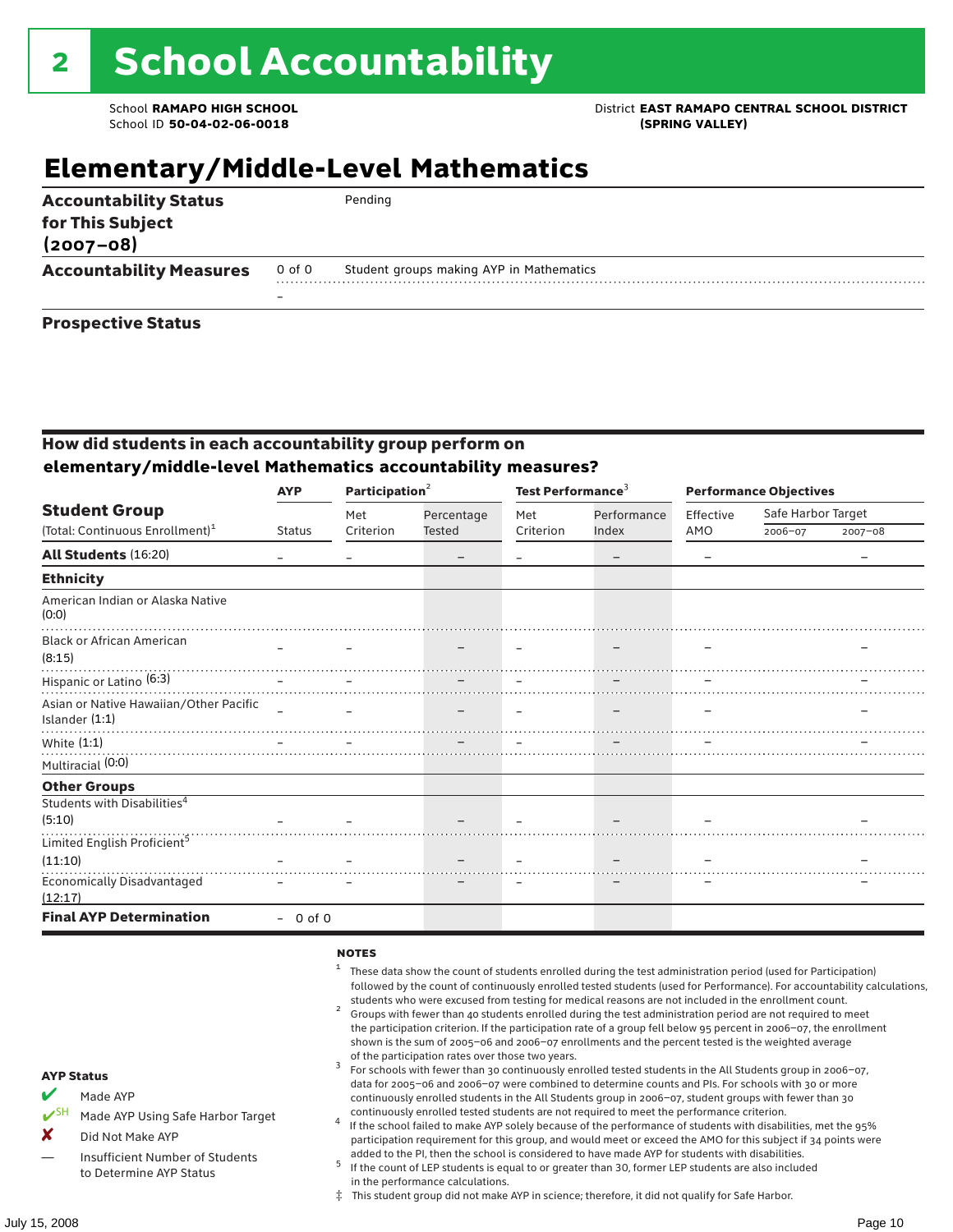School ID 50-04-02-06-0018

### School **RAMAPO HIGH SCHOOL**<br>School ID 50-04-02-06-0018<br>
School ID 50-04-02-06-0018

## Elementary/Middle-Level Science

| <b>Accountability Status</b>   |        | Pending                              |
|--------------------------------|--------|--------------------------------------|
| for This Subject               |        |                                      |
| $(2007 - 08)$                  |        |                                      |
| <b>Accountability Measures</b> | 0 of 0 | Student groups making AYP in Science |
|                                | –      |                                      |
| <b>Prospective Status</b>      |        |                                      |

### How did students in each accountability group perform on elementary/middle-level science accountability measures?

|                                                                                                                | <b>AYP</b>               |                                                   |                                           | Participation <sup>2</sup> |                          | Test Performance <sup>3</sup>                                                                                                                                                                                                                                                                                                                                                                                                                                                                                                                                                                                                                                                                                                                                                                                                                                                                                                             | <b>Performance Objectives</b> |                 |                 |
|----------------------------------------------------------------------------------------------------------------|--------------------------|---------------------------------------------------|-------------------------------------------|----------------------------|--------------------------|-------------------------------------------------------------------------------------------------------------------------------------------------------------------------------------------------------------------------------------------------------------------------------------------------------------------------------------------------------------------------------------------------------------------------------------------------------------------------------------------------------------------------------------------------------------------------------------------------------------------------------------------------------------------------------------------------------------------------------------------------------------------------------------------------------------------------------------------------------------------------------------------------------------------------------------------|-------------------------------|-----------------|-----------------|
| <b>Student Group</b>                                                                                           |                          | Safe Harbor                                       | Met                                       | Percentage                 | Met                      | Performance                                                                                                                                                                                                                                                                                                                                                                                                                                                                                                                                                                                                                                                                                                                                                                                                                                                                                                                               | State                         | Progress Target |                 |
| (Total: Continuous Enrollment) <sup>1</sup>                                                                    |                          | Status Qualification                              | Criterion                                 | Tested                     | Criterion                | Index                                                                                                                                                                                                                                                                                                                                                                                                                                                                                                                                                                                                                                                                                                                                                                                                                                                                                                                                     | Standard                      |                 | 2006-07 2007-08 |
| All Students (11:13)                                                                                           | $\overline{\phantom{m}}$ |                                                   | $\overline{\phantom{m}}$                  |                            | $\overline{\phantom{0}}$ |                                                                                                                                                                                                                                                                                                                                                                                                                                                                                                                                                                                                                                                                                                                                                                                                                                                                                                                                           | $\equiv$                      |                 |                 |
| <b>Ethnicity</b>                                                                                               |                          |                                                   |                                           |                            |                          |                                                                                                                                                                                                                                                                                                                                                                                                                                                                                                                                                                                                                                                                                                                                                                                                                                                                                                                                           |                               |                 |                 |
| American Indian or Alaska Native<br>(0:0)                                                                      |                          |                                                   |                                           |                            |                          |                                                                                                                                                                                                                                                                                                                                                                                                                                                                                                                                                                                                                                                                                                                                                                                                                                                                                                                                           |                               |                 |                 |
| <b>Black or African American</b><br>(6:9)                                                                      |                          |                                                   |                                           |                            |                          |                                                                                                                                                                                                                                                                                                                                                                                                                                                                                                                                                                                                                                                                                                                                                                                                                                                                                                                                           |                               |                 |                 |
| Hispanic or Latino (4:3)                                                                                       |                          |                                                   |                                           |                            |                          |                                                                                                                                                                                                                                                                                                                                                                                                                                                                                                                                                                                                                                                                                                                                                                                                                                                                                                                                           |                               |                 |                 |
| Asian or Native Hawaiian/Other Pacific<br>Islander (0:0)                                                       |                          |                                                   |                                           |                            |                          |                                                                                                                                                                                                                                                                                                                                                                                                                                                                                                                                                                                                                                                                                                                                                                                                                                                                                                                                           |                               |                 |                 |
| White $(1:1)$                                                                                                  |                          |                                                   |                                           |                            |                          |                                                                                                                                                                                                                                                                                                                                                                                                                                                                                                                                                                                                                                                                                                                                                                                                                                                                                                                                           |                               |                 |                 |
| Multiracial (0:0)                                                                                              |                          |                                                   |                                           |                            |                          |                                                                                                                                                                                                                                                                                                                                                                                                                                                                                                                                                                                                                                                                                                                                                                                                                                                                                                                                           |                               |                 |                 |
| <b>Other Groups</b>                                                                                            |                          |                                                   |                                           |                            |                          |                                                                                                                                                                                                                                                                                                                                                                                                                                                                                                                                                                                                                                                                                                                                                                                                                                                                                                                                           |                               |                 |                 |
| <b>Students with Disabilities</b><br>(3:5)                                                                     |                          |                                                   |                                           |                            |                          |                                                                                                                                                                                                                                                                                                                                                                                                                                                                                                                                                                                                                                                                                                                                                                                                                                                                                                                                           |                               |                 |                 |
| Limited English Proficient <sup>4</sup><br>(8:8)                                                               |                          |                                                   |                                           |                            |                          |                                                                                                                                                                                                                                                                                                                                                                                                                                                                                                                                                                                                                                                                                                                                                                                                                                                                                                                                           |                               |                 |                 |
| <b>Economically Disadvantaged</b><br>(8:12)                                                                    |                          |                                                   |                                           |                            |                          |                                                                                                                                                                                                                                                                                                                                                                                                                                                                                                                                                                                                                                                                                                                                                                                                                                                                                                                                           |                               |                 |                 |
| <b>Final AYP Determination</b>                                                                                 | $-0$ of 0                |                                                   |                                           |                            |                          |                                                                                                                                                                                                                                                                                                                                                                                                                                                                                                                                                                                                                                                                                                                                                                                                                                                                                                                                           |                               |                 |                 |
| <b>AYP Status</b><br>Made AYP<br>$V^{\text{SH}}$<br>Made AYP Using Safe Harbor Target<br>X<br>Did Not Make AYP |                          | <b>NOTES</b><br>1<br>$\overline{\mathbf{c}}$<br>3 | participation rates over those two years. |                            |                          | These data show the count of students enrolled during the test administration period (used for Participation)<br>followed by the count of continuously enrolled tested students (used for Performance). For accountability calculations,<br>students who were excused from testing for medical reasons are not included in the enrollment count.<br>Groups with fewer than 40 students enrolled during the test administration period are not required to meet<br>the participation criterion. If the participation rate of a group fell below 80 percent in 2006-07, the enrollment<br>shown is the sum of 2005-06 and 2006-07 enrollments and the percent tested is the weighted average of the<br>Groups with fewer than 30 continuously enrolled tested students are not required to meet the performance criterion.<br>For schools with fewer than 30 continuously enrolled tested students in 2006-07, data for 2005-06 and 2006-07 |                               |                 |                 |

in the performance calculations.

were combined to determine counts and performance indices. <sup>4</sup> If the count of LEP students is equal to or greater than 30, former LEP students are also included

— Insufficient Number of Students to Determine AYP Status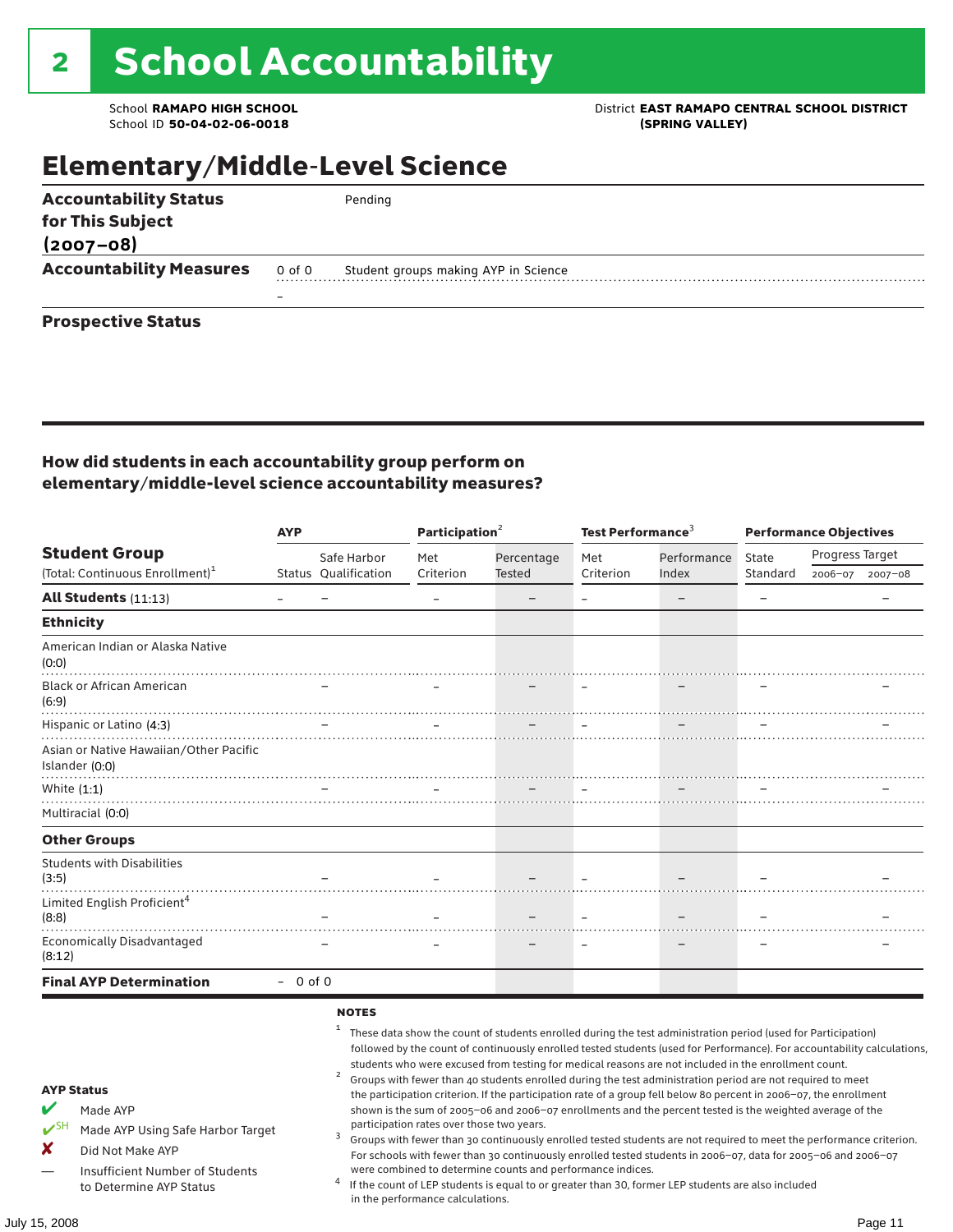### School **RAMAPO HIGH SCHOOL** District **EAST RAMAPO CENTRAL SCHOOL DISTRICT**

## **Secondary-Level English Language Arts**

| <b>Accountability Status</b><br>for This Subject<br>$(2007 - 08)$ |        | Good Standing                                          |
|-------------------------------------------------------------------|--------|--------------------------------------------------------|
| <b>Accountability Measures</b>                                    | 6 of 6 | Student groups making AYP in English Language Arts     |
|                                                                   | v      | Made AYP                                               |
| <b>Prospective Status</b>                                         |        | This school will be in good standing in 2008-09. [101] |

### How did students in each accountability group perform on **secondary-level English Language Arts accountability measures?**

|                                                            | <b>AYP</b>    | Participation <sup>2</sup> |            | Test Performance <sup>3</sup> |             | <b>Performance Objectives</b> |                    |         |
|------------------------------------------------------------|---------------|----------------------------|------------|-------------------------------|-------------|-------------------------------|--------------------|---------|
| <b>Student Group</b>                                       |               | Met                        | Percentage | Met                           | Performance | Effective                     | Safe Harbor Target |         |
| $(12th$ Graders: 2003 Cohort) <sup>1</sup>                 | <b>Status</b> | Criterion                  | Tested     | Criterion                     | Index       | AMO                           | 2006-07            | 2007-08 |
| All Students (347:375)                                     | ✔             | V                          | 98%        | V                             | 171         | 153                           |                    |         |
| <b>Ethnicity</b>                                           |               |                            |            |                               |             |                               |                    |         |
| American Indian or Alaska Native<br>(0:0)                  |               |                            |            |                               |             |                               |                    |         |
| <b>Black or African American</b><br>(224:250)              |               | v                          | 98%        | V                             | 166         | 152                           |                    |         |
| Hispanic or Latino (39:39)                                 |               |                            |            | V                             | 159         | 143                           |                    |         |
| Asian or Native Hawaiian/Other Pacific<br>Islander (43:41) | ✔             | V                          | 100%       | V                             | 195         | 144                           |                    |         |
| White (41:45)                                              |               | V                          | 98%        | ✔                             | 189         | 145                           |                    |         |
| Multiracial (0:0)                                          |               |                            |            |                               |             |                               |                    |         |
| <b>Other Groups</b>                                        |               |                            |            |                               |             |                               |                    |         |
| <b>Students with Disabilities</b><br>(14:28)               |               |                            |            |                               |             |                               |                    |         |
| Limited English Proficient <sup>4</sup>                    |               |                            |            |                               |             |                               |                    |         |
| (18:28)                                                    |               |                            |            |                               |             |                               |                    |         |
| <b>Economically Disadvantaged</b><br>(131:163)             | ✔             | V                          | 100%       | V                             | 163         | 151                           |                    |         |
| <b>Final AYP Determination</b>                             | $6$ of 6      |                            |            |                               |             |                               |                    |         |

#### **NOTES**

- <sup>1</sup> These data show the count of 12th graders in 2006–07 (used for Participation) followed by the count of students
- in the 2003 cohort (used for Performance).<br><sup>2</sup> Groups with fewer than 40 students in the 12th grade are not required to meet the participation criterion. If the participation rate of a group fell below 95 percent in 2006–07, the enrollment shown is the sum of 2005–06 and 2006–07 Grade 12 enrollments and the percent tested is the weighted average of the participation rates
- over those two years.  $^3$  For schools with fewer than 30 students in the 2003 cohort, data for 2002 and 2003 cohort members were combined to determine counts and PIs. For schools with 30 or more students in the 2003 cohort in the All Students
- group, groups with fewer than 30 students in the 2003 cohort are not required to meet the performance criterion. <sup>4</sup> If the count of LEP students is equal to or greater than 30, former LEP students are also included in the performance calculations.
- ‡ This student group did not make AYP in graduation rate; therefore, it did not qualify for Safe Harbor.
- $M$  Made AYP
- ✔SH Made AYP Using Safe Harbor Target
- X Did Not Make AYP
- Insufficient Number of Students to Determine AYP Status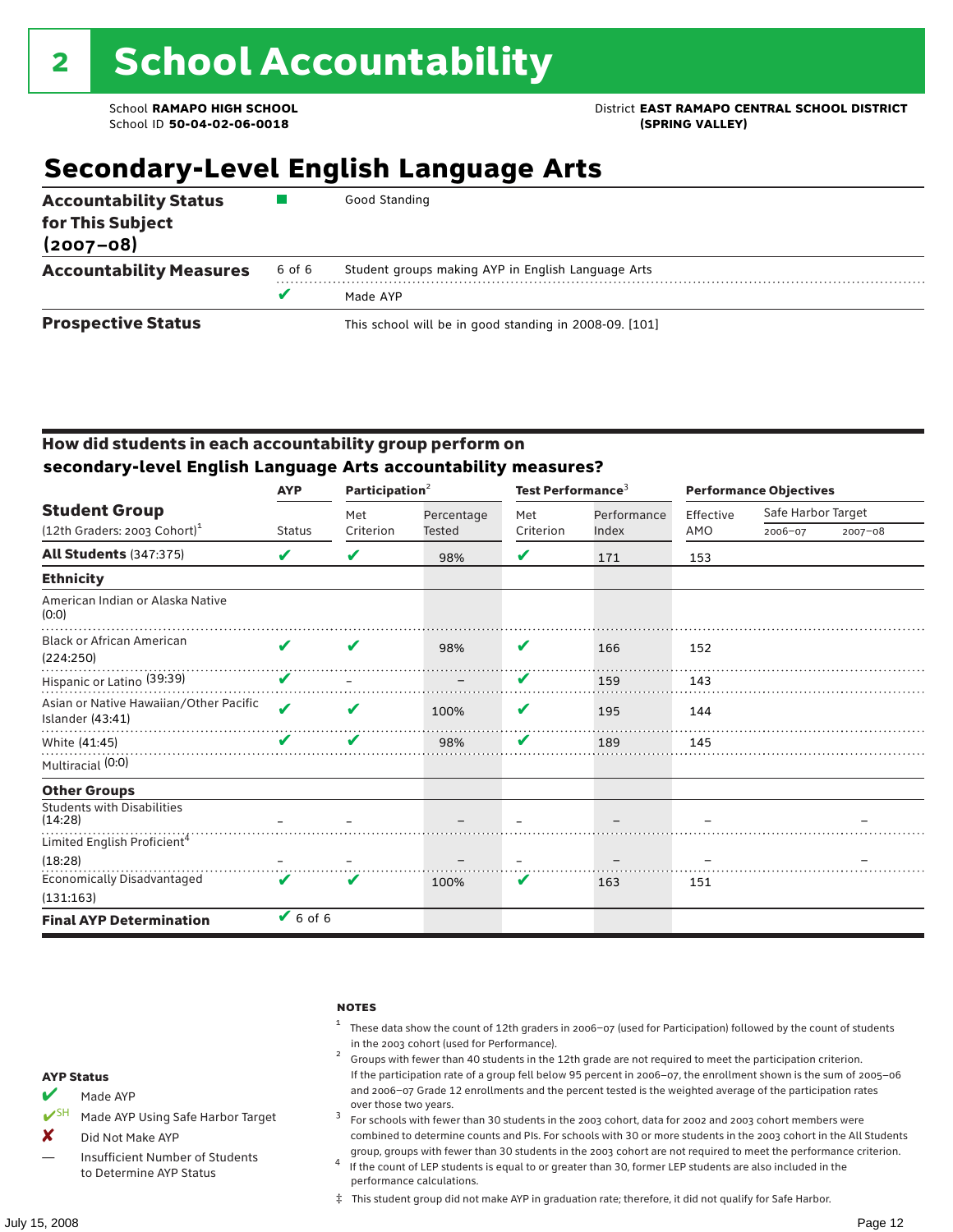### School **RAMAPO HIGH SCHOOL** District **EAST RAMAPO CENTRAL SCHOOL DISTRICT**

## **Secondary-Level Mathematics**

| <b>Accountability Status</b><br>for This Subject<br>$(2007 - 08)$ |        | Good Standing                                          |
|-------------------------------------------------------------------|--------|--------------------------------------------------------|
| <b>Accountability Measures</b>                                    | 6 of 6 | Student groups making AYP in Mathematics               |
|                                                                   |        | Made AYP                                               |
| <b>Prospective Status</b>                                         |        | This school will be in good standing in 2008-09. [101] |

### How did students in each accountability group perform on **secondary-level Mathematics accountability measures?**

|                                                            | <b>AYP</b>    | Participation <sup>2</sup> |            | Test Performance <sup>3</sup> |             | <b>Performance Objectives</b> |                    |             |
|------------------------------------------------------------|---------------|----------------------------|------------|-------------------------------|-------------|-------------------------------|--------------------|-------------|
| <b>Student Group</b>                                       |               | Met                        | Percentage | Met                           | Performance | Effective                     | Safe Harbor Target |             |
| (12th Graders: 2003 Cohort) <sup>1</sup>                   | <b>Status</b> | Criterion                  | Tested     | Criterion                     | Index       | AMO                           | 2006-07            | $2007 - 08$ |
| <b>All Students (347:375)</b>                              | V             | V                          | 99%        | V                             | 178         | 146                           |                    |             |
| <b>Ethnicity</b>                                           |               |                            |            |                               |             |                               |                    |             |
| American Indian or Alaska Native<br>(0:0)                  |               |                            |            |                               |             |                               |                    |             |
| <b>Black or African American</b><br>(224:250)              | V             | V                          | 98%        | V                             | 174         | 145                           |                    |             |
| Hispanic or Latino (39:39)                                 | v             |                            |            | V                             | 172         | 136                           |                    |             |
| Asian or Native Hawaiian/Other Pacific<br>Islander (43:41) | ✔             | V                          | 100%       | V                             | 198         | 137                           |                    |             |
| White (41:45)                                              |               | ✔                          | 98%        | V                             | 191         | 138                           |                    |             |
| Multiracial (0:0)                                          |               |                            |            |                               |             |                               |                    |             |
| <b>Other Groups</b>                                        |               |                            |            |                               |             |                               |                    |             |
| <b>Students with Disabilities</b><br>(14:28)               |               |                            |            |                               |             |                               |                    |             |
| Limited English Proficient <sup>4</sup>                    |               |                            |            |                               |             |                               |                    |             |
| (18:28)                                                    |               |                            |            |                               |             |                               |                    |             |
| <b>Economically Disadvantaged</b>                          | ✔             | V                          | 98%        | V                             | 170         | 144                           |                    |             |
| (131:163)                                                  |               |                            |            |                               |             |                               |                    |             |
| <b>Final AYP Determination</b>                             | $6$ of 6      |                            |            |                               |             |                               |                    |             |

#### **NOTES**

- <sup>1</sup> These data show the count of 12th graders in 2006–07 (used for Participation) followed by the count of students
- in the 2003 cohort (used for Performance).<br><sup>2</sup> Groups with fewer than 40 students in the 12th grade are not required to meet the participation criterion. If the participation rate of a group fell below 95 percent in 2006–07, the enrollment shown is the sum of 2005–06 and 2006–07 Grade 12 enrollments and the percent tested is the weighted average of the participation rates
- over those two years.  $^3$  For schools with fewer than 30 students in the 2003 cohort, data for 2002 and 2003 cohort members were combined to determine counts and PIs. For schools with 30 or more students in the 2003 cohort in the All Students
- group, groups with fewer than 30 students in the 2003 cohort are not required to meet the performance criterion. <sup>4</sup> If the count of LEP students is equal to or greater than 30, former LEP students are also included in the performance calculations.
- ‡ This student group did not make AYP in graduation rate; therefore, it did not qualify for Safe Harbor.
- $M$  Made AYP
- ✔SH Made AYP Using Safe Harbor Target
- X Did Not Make AYP
- Insufficient Number of Students to Determine AYP Status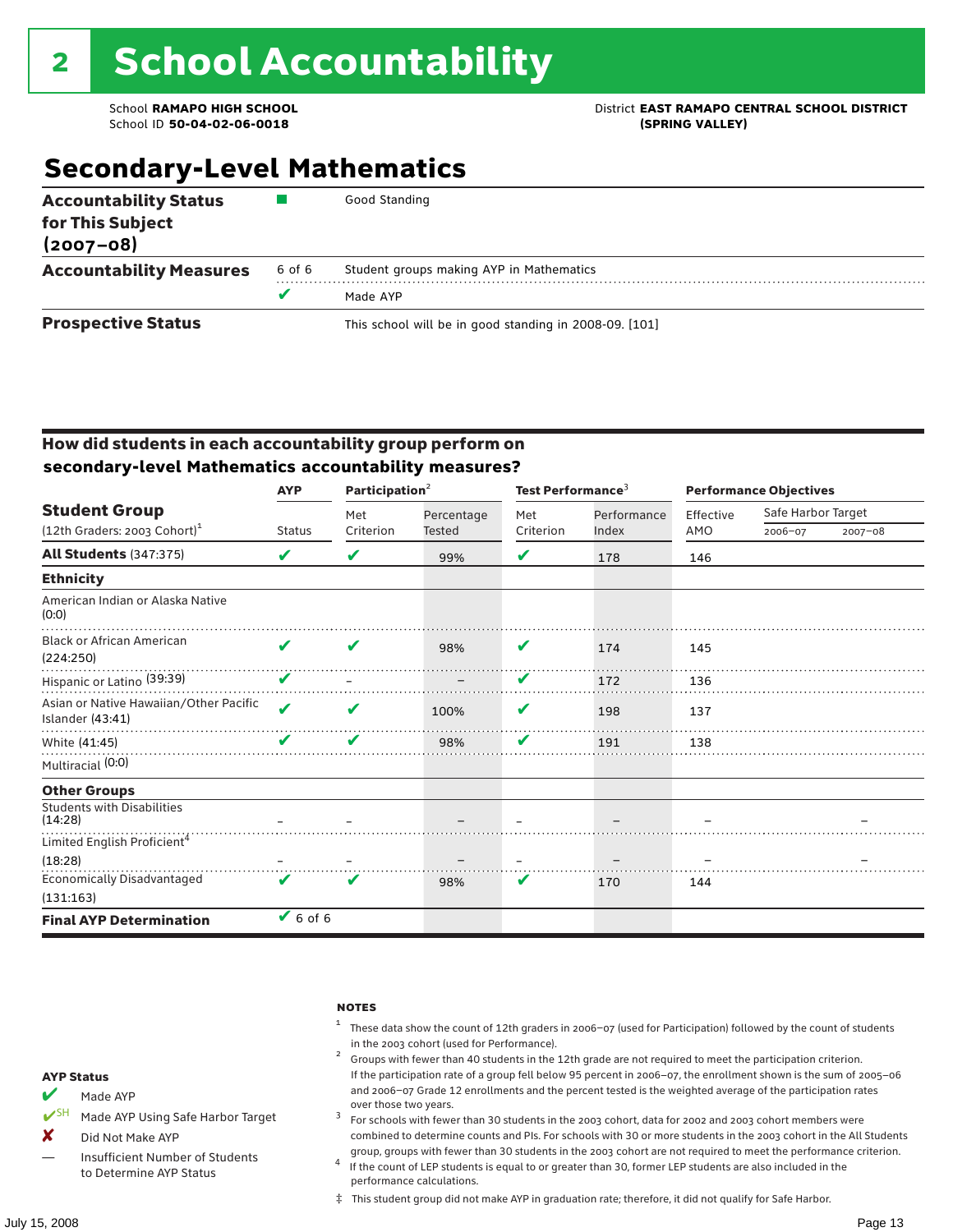# 2 School Accountability

School ID **50-04-02-06-0018 (SPRING VALLEY)**

School **RAMAPO HIGH SCHOOL** District **EAST RAMAPO CENTRAL SCHOOL DISTRICT**

## Graduation Rate

| <b>Accountability Status</b><br>for This Indicator<br>$(2007 - 08)$ |        | Good Standing                                          |
|---------------------------------------------------------------------|--------|--------------------------------------------------------|
| <b>Accountability Measures</b>                                      | 1 of 1 | Student groups making AYP in Graduation Rate           |
|                                                                     | v      | Made AYP                                               |
| <b>Prospective Status</b>                                           |        | This school will be in good standing in 2008-09. [101] |

### How did students in each accountability group perform on graduation rate accountability measures?

|                                                            |               | <b>Graduation</b> |                   | <b>Objectives</b> |         |                 |  |
|------------------------------------------------------------|---------------|-------------------|-------------------|-------------------|---------|-----------------|--|
| <b>Student Group</b>                                       |               | Met               | Graduation        | State             |         | Progress Target |  |
| (Cohort Count) <sup>1</sup>                                | AYP           | Criterion         | Rate <sup>2</sup> | Standard          | 2006-07 | 2007-08         |  |
| All Students (324)                                         | V             | V                 | 79%               | 55%               |         |                 |  |
| <b>Ethnicity</b>                                           |               |                   |                   |                   |         |                 |  |
| American Indian or<br>Alaska Native (0)                    |               |                   |                   |                   |         |                 |  |
| <b>Black or African</b><br>American (197)                  |               | V                 | 78%               | 55%               |         |                 |  |
| Hispanic or<br>Latino (41)                                 |               | ✔                 | 66%               | 55%               |         |                 |  |
| Asian or Native<br>Hawaiian/Other<br>Pacific Islander (51) |               | ✔                 | 88%               | 55%               |         |                 |  |
| White (35)                                                 |               | V                 | 83%               | 55%               |         |                 |  |
| Multiracial (0)                                            |               |                   |                   |                   |         |                 |  |
| <b>Other Groups</b>                                        |               |                   |                   |                   |         |                 |  |
| Students with<br>Disabilities (28)                         |               |                   |                   |                   |         |                 |  |
| Limited English<br>Proficient <sup>3</sup> (14)            |               |                   |                   |                   |         |                 |  |
| Economically<br>Disadvantaged (130)                        |               | v                 | 75%               | 55%               |         |                 |  |
| <b>Final AYP</b><br><b>Determination</b>                   | $\vee$ 1 of 1 |                   |                   |                   |         |                 |  |

#### **NOTES**

<sup>1</sup> Graduation-rate cohort for each year includes all students in the accountability cohort in the previous year plus all students excluded from that accountability cohort solely because they transferred to a high school equivalency preparation program, approved

under Commissioner's Regulations 100.7.<br>
<sup>2</sup> Percentage of the 2002 cohort that earned a local or Regents diploma by August 31, 2006.<br>
<sup>3</sup> If the count of LEP students is equal to or greater than 30, former LEP students a

in the performance calculations.

### Graduation Rate Information

For a school or a district to make AYP in graduation rate, the percentage of 2002 graduation-rate cohort members earning a local or Regents diploma by August 31, 2006 for the "All Students" group must equal or exceed the Graduation-Rate Standard or the Graduation-Rate Progress Target for 2006–07.

The Graduation Rate Standard is the criterion value that represents a minimally satisfactory percentage of cohort members earning a local diploma. The State Graduation-Rate Standard for the 2002 cohort is 55 percent. The Commissioner may raise the Graduation-Rate Standard at his discretion in future years.

The 2006–07 Graduation-Rate Progress Target is calculated by adding one point to the percentage of the 2001 cohort earning a local or Regents diploma by August 31, 2005. The 2007–08 Graduation-Rate Progress Target is calculated by adding one point to the percentage of the 2002 cohort earning a local or Regents diploma by August 31, 2006. This target is provided for each group whose percentage earning a local or Regents diploma by August 31, 2006 is below the Graduation-Rate Standard in 2006–07 (55%). Groups with fewer than 30 cohort members are not subject to this criterion.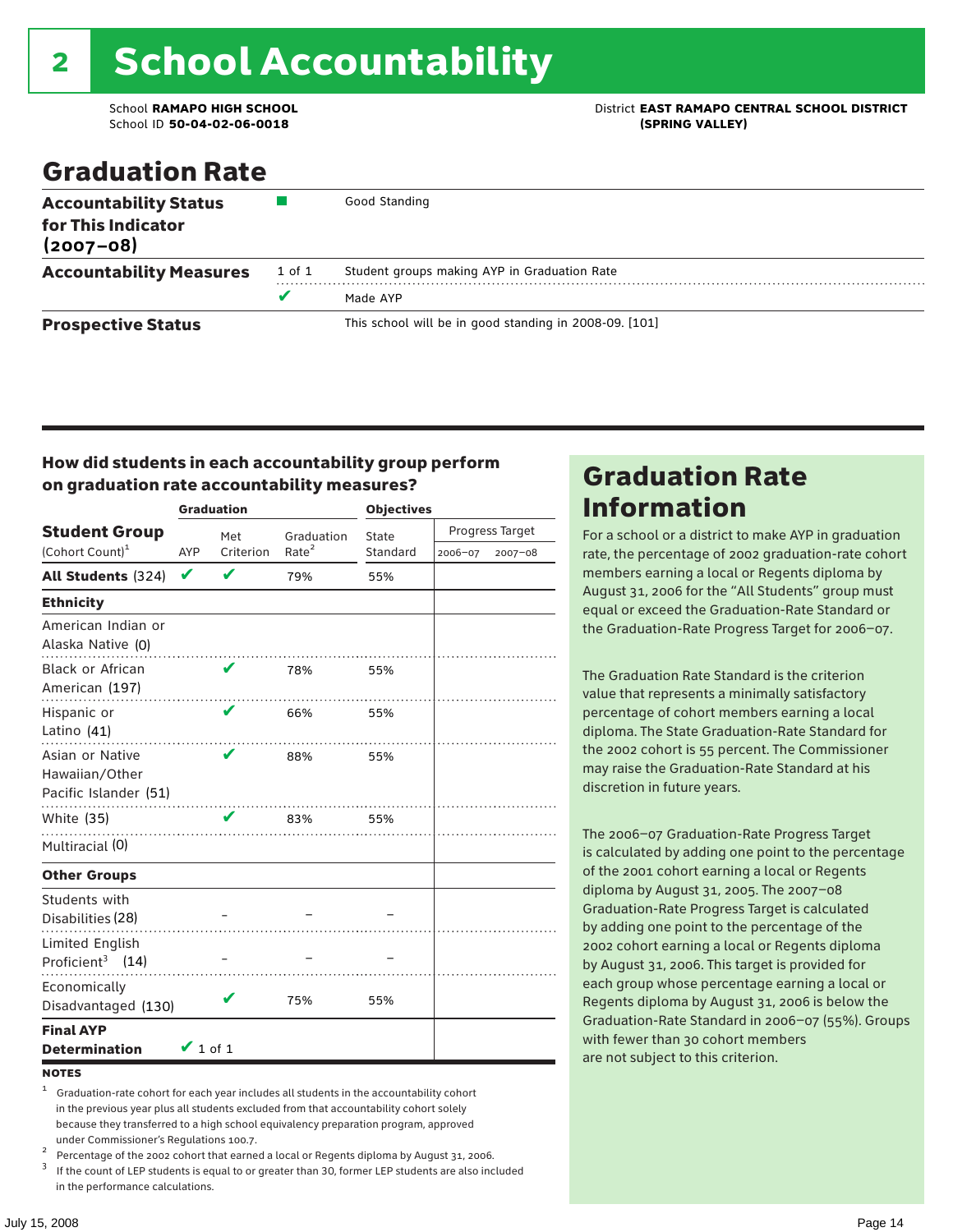### Summary of 2006–07 School Performance

Performance on the State assessments in English language arts, mathematics, and science at the elementary and middle levels is reported in terms of mean scores and the percentage of tested students scoring at or above Level 2, Level 3, and Level 4. Performance on the State assessments in ELA and mathematics at the secondary level is reported in terms of the percentage of students in a cohort scoring at these levels.

|                        |                            | Percentage of students that<br>scored at or above Level 3 |      |                      |  |  |  |  |
|------------------------|----------------------------|-----------------------------------------------------------|------|----------------------|--|--|--|--|
| <b>Mathematics</b>     | 0%                         | 50%                                                       | 100% |                      |  |  |  |  |
| Grade 8                | 0%                         |                                                           |      | 7                    |  |  |  |  |
| <b>Science</b>         |                            |                                                           |      |                      |  |  |  |  |
| Grade 8                | 0%                         |                                                           |      | 5                    |  |  |  |  |
|                        | scored at or above Level 3 | Percentage of students that                               |      | 2003 Total<br>Cohort |  |  |  |  |
| <b>Secondary Level</b> | 0%                         | 50%                                                       | 100% |                      |  |  |  |  |
| English                | 73%                        |                                                           |      | 423                  |  |  |  |  |
| <b>Mathematics</b>     | 79%                        |                                                           |      | 423                  |  |  |  |  |

School **RAMAPO HIGH SCHOOL** District **EAST RAMAPO CENTRAL SCHOOL DISTRICT**

### About the Performance Level Descriptors

#### Level 1: Not Meeting Learning Standards.

Student performance does not demonstrate an understanding of the content expected in the subject and grade level.

#### Level 2: Partially Meeting Learning Standards.

Student performance demonstrates a partial understanding of the content expected in the subject and grade level.

#### Level 3: Meeting Learning Standards.

Student performance demonstrates an understanding of the content expected in the subject and grade level.

#### Level 4: Meeting Learning Standards with Distinction.

Student performance demonstrates a thorough understanding of the content expected in the subject and grade level.

### How are Need/Resource Capacity (N/RC) categories determined?

Districts are divided into high, average, and low need categories based on their ability to meet the special needs of their students with local resources. Districts in the high need category are subdivided into four categories based on enrollment size and, in some cases, number of students per square mile. More information about the categories can be found in the *Report to the Governor and the Legislature on the Educational Status of the State's Schools* at www.emsc.nysed.gov/irts.

#### What are Similar Schools?

In this section, this school's performance is compared with that of similar schools.

Within each N/RC category, the Department identifies Similar Schools: schools that serve similar students and have similar resources. Each school report card compares the school's performance with that of similar schools. The following factors are considered in grouping schools: a) the grade level served by the school and b) rates of student poverty and limited English proficiency. Student poverty levels are indicated by determining the percentage of children in each school who participate in the free-lunch program. By combining these factors, a measure of student need is created and used to place schools into relatively low (lowest quartile), relatively high (highest quartile), and typical (mid-range) groups.

### This School's Similar Schools Group: **45**

All schools in this group are secondary level schools in urban or suburban school districts with high student needs in relation to district resources. The schools in this group are in the higher range of student needs for secondary level schools in these districts.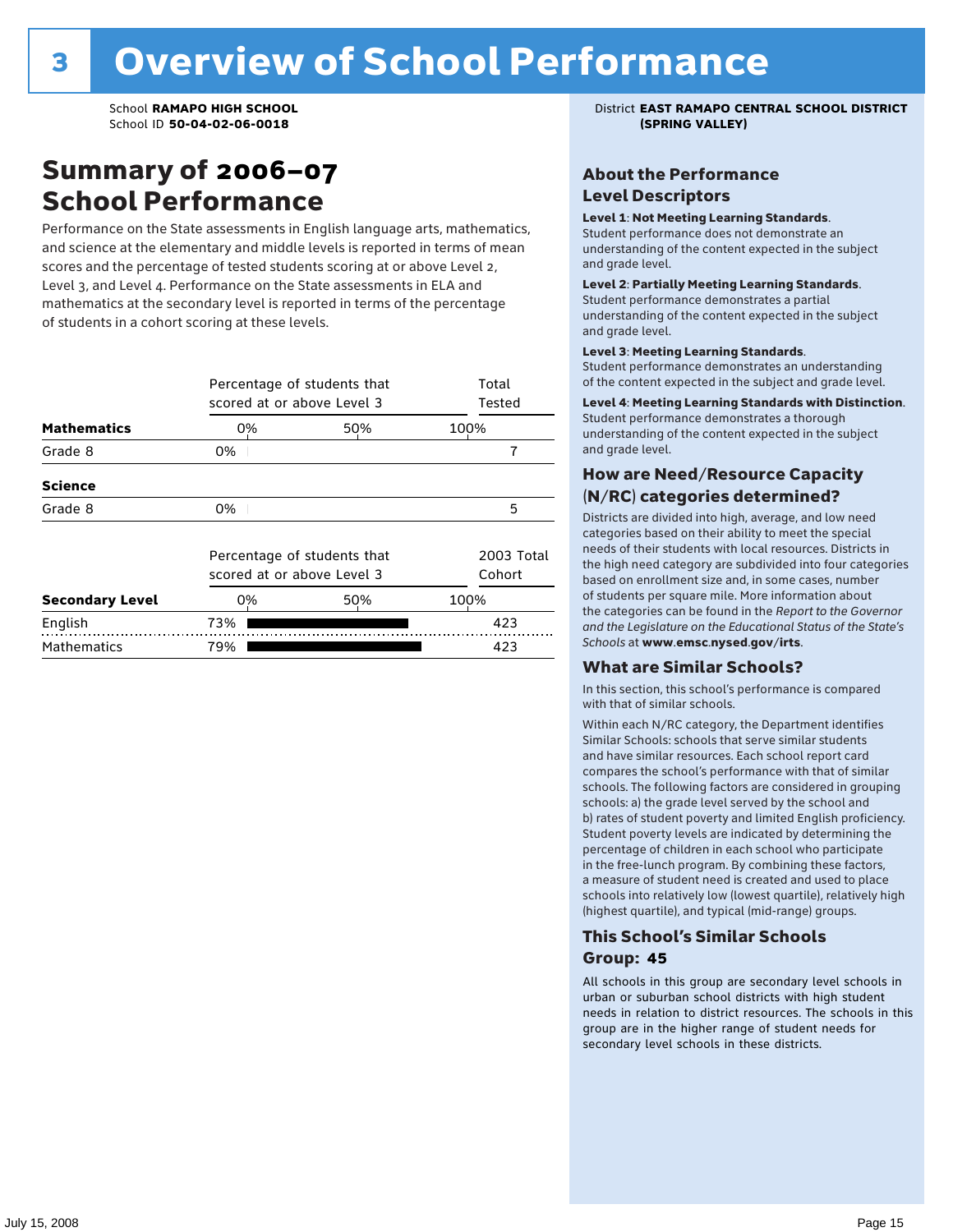School **RAMAPO HIGH SCHOOL** District **EAST RAMAPO CENTRAL SCHOOL DISTRICT**

## **This School's Results in Grade 7 English Language Arts**

|                                   |         | <b>This School</b> |                                 |         |   | <b>Similar Schools</b> |                                 |                                 |   |  |
|-----------------------------------|---------|--------------------|---------------------------------|---------|---|------------------------|---------------------------------|---------------------------------|---|--|
|                                   |         |                    | Percentage scoring at level(s): |         |   |                        | Percentage scoring at level(s): |                                 |   |  |
|                                   | $2 - 4$ |                    | $3 - 4$                         | 4       |   | $2 - 4$                | $3 - 4$                         | 4                               |   |  |
|                                   | Range:  |                    |                                 |         |   |                        |                                 |                                 |   |  |
|                                   | 100%    |                    |                                 |         |   |                        |                                 |                                 |   |  |
|                                   |         |                    |                                 |         |   |                        |                                 |                                 |   |  |
|                                   |         |                    |                                 |         |   |                        |                                 |                                 |   |  |
|                                   |         |                    |                                 |         |   |                        |                                 |                                 |   |  |
| $2006 - 07$                       |         |                    |                                 |         |   |                        |                                 |                                 |   |  |
| $2005 - 06$                       |         |                    |                                 |         |   |                        |                                 |                                 |   |  |
|                                   |         |                    |                                 |         |   |                        |                                 |                                 |   |  |
| Number of Tested Students:        |         |                    |                                 |         |   |                        |                                 |                                 |   |  |
|                                   |         |                    | 2006-07 School Year             |         |   |                        | 2005-06 School Year             |                                 |   |  |
| <b>Results by</b>                 | Total   |                    | Percentage scoring at level(s): |         |   | Total                  |                                 | Percentage scoring at level(s): |   |  |
| <b>Student Group</b>              |         | Tested             | $2 - 4$                         | $3 - 4$ | 4 | Tested                 | $2 - 4$                         | $3 - 4$                         | 4 |  |
| <b>All Students</b>               |         |                    |                                 |         |   |                        |                                 |                                 |   |  |
| Female                            |         |                    |                                 |         |   |                        |                                 |                                 |   |  |
| Male                              |         |                    |                                 |         |   |                        |                                 |                                 |   |  |
| American Indian or Alaska Native  |         |                    |                                 |         |   |                        |                                 |                                 |   |  |
| Black or African American         |         |                    |                                 |         |   |                        |                                 |                                 |   |  |
| Hispanic or Latino                |         |                    |                                 |         |   |                        |                                 |                                 |   |  |
| Asian or Native Hawaiian/Other    |         |                    |                                 |         |   |                        |                                 |                                 |   |  |
| Pacific Islander                  |         |                    |                                 |         |   |                        |                                 |                                 |   |  |
| White                             |         |                    |                                 |         |   |                        |                                 |                                 |   |  |
| Multiracial                       |         |                    |                                 |         |   |                        |                                 |                                 |   |  |
| Small Group Totals                |         |                    |                                 |         |   |                        |                                 |                                 |   |  |
| <b>General-Education Students</b> |         |                    |                                 |         |   |                        |                                 |                                 |   |  |
| <b>Students with Disabilities</b> |         |                    |                                 |         |   |                        |                                 |                                 |   |  |
| English Proficient                |         |                    |                                 |         |   |                        |                                 |                                 |   |  |
| Limited English Proficient        |         |                    |                                 |         |   |                        |                                 |                                 |   |  |
| Economically Disadvantaged        |         |                    |                                 |         |   |                        |                                 |                                 |   |  |
| Not Disadvantaged                 |         |                    |                                 |         |   |                        |                                 |                                 |   |  |
| Migrant                           |         |                    |                                 |         |   |                        |                                 |                                 |   |  |
| Not Migrant                       |         |                    |                                 |         |   |                        |                                 |                                 |   |  |
|                                   |         |                    |                                 |         |   |                        |                                 |                                 |   |  |

NOTES<br>The – symbol indicates that data for a group of students have been suppressed. If a group has fewer than five students,<br>data for that group and the next smallest group(s) are suppressed to protect the privacy of indi

| <b>Other</b>                                                                            | 2006-07 School Year |                             |         |                | 2005-06 School Year                  |                             |         |                                           |
|-----------------------------------------------------------------------------------------|---------------------|-----------------------------|---------|----------------|--------------------------------------|-----------------------------|---------|-------------------------------------------|
| <b>Assessments</b>                                                                      | Total               | Number scoring at level(s): |         |                | Total                                | Number scoring at level(s): |         |                                           |
|                                                                                         | Tested              | $2 - 4$                     | $3 - 4$ | $\overline{4}$ | Tested                               | $2 - 4$                     | $3 - 4$ | 4                                         |
| New York State Alternate Assessment<br>(NYSAA): Grade 7 Equivalent                      |                     |                             |         |                | New NYSAA were developed in 2007, so |                             |         | 2006 and 2007 results cannot be compared. |
| New York State English as a Second<br>Language Achievement Test (NYSESLAT)t:<br>Grade 7 |                     | N/A                         | N/A     | N/A            | N/A                                  | N/A                         | N/A     | N/A                                       |

† These counts represent recently arrived LEP students who used the NYSESLAT to fulfill the English language arts participation requirement.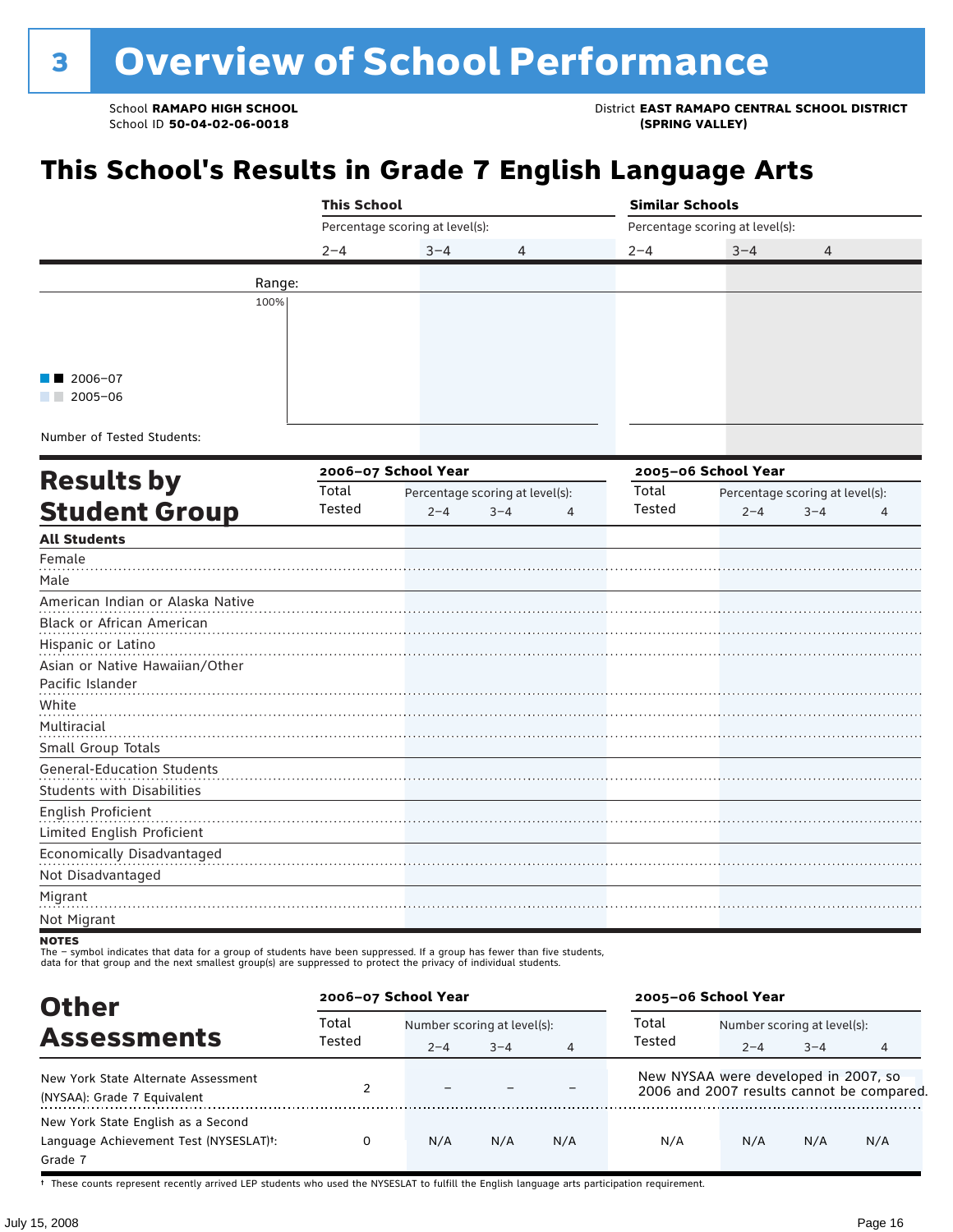School **RAMAPO HIGH SCHOOL**<br>School ID 50-04-02-06-0018<br>
School ID 50-04-02-06-0018

## **This School's Results in Grade 7 Mathematics**

|                                   | <b>This School</b> |                                 |                                 | <b>Similar Schools</b> |                                                                              |   |                |
|-----------------------------------|--------------------|---------------------------------|---------------------------------|------------------------|------------------------------------------------------------------------------|---|----------------|
|                                   |                    | Percentage scoring at level(s): |                                 |                        | Percentage scoring at level(s):                                              |   |                |
|                                   | $2 - 4$            | $3 - 4$                         | 4                               | $2 - 4$                | $3 - 4$                                                                      | 4 |                |
|                                   | Range:             |                                 |                                 |                        |                                                                              |   |                |
|                                   | 100%               |                                 |                                 |                        |                                                                              |   |                |
|                                   |                    |                                 |                                 |                        |                                                                              |   |                |
|                                   |                    |                                 |                                 |                        |                                                                              |   |                |
|                                   |                    |                                 |                                 |                        |                                                                              |   |                |
| 2006-07                           |                    |                                 |                                 |                        |                                                                              |   |                |
| $2005 - 06$                       |                    |                                 |                                 |                        |                                                                              |   |                |
| Number of Tested Students:        |                    |                                 |                                 |                        |                                                                              |   |                |
|                                   |                    |                                 |                                 |                        |                                                                              |   |                |
| <b>Results by</b>                 |                    | 2006-07 School Year             |                                 |                        | 2005-06 School Year<br>Percentage scoring at level(s):<br>$3 - 4$<br>$2 - 4$ |   |                |
|                                   | Total<br>Tested    |                                 | Percentage scoring at level(s): | Total<br>Tested        |                                                                              |   |                |
| <b>Student Group</b>              |                    | $2 - 4$                         | $3 - 4$<br>$\overline{4}$       |                        |                                                                              |   | $\overline{4}$ |
| <b>All Students</b>               |                    |                                 |                                 |                        |                                                                              |   |                |
| Female                            |                    |                                 |                                 |                        |                                                                              |   |                |
| Male                              |                    |                                 |                                 |                        |                                                                              |   |                |
| American Indian or Alaska Native  |                    |                                 |                                 |                        |                                                                              |   |                |
| Black or African American         |                    |                                 |                                 |                        |                                                                              |   |                |
| Hispanic or Latino                |                    |                                 |                                 |                        |                                                                              |   |                |
| Asian or Native Hawaiian/Other    |                    |                                 |                                 |                        |                                                                              |   |                |
| Pacific Islander                  |                    |                                 |                                 |                        |                                                                              |   |                |
| White                             |                    |                                 |                                 |                        |                                                                              |   |                |
| Multiracial                       |                    |                                 |                                 |                        |                                                                              |   |                |
| Small Group Totals                |                    |                                 |                                 |                        |                                                                              |   |                |
| General-Education Students        |                    |                                 |                                 |                        |                                                                              |   |                |
| <b>Students with Disabilities</b> |                    |                                 |                                 |                        |                                                                              |   |                |
| English Proficient                |                    |                                 |                                 |                        |                                                                              |   |                |
| Limited English Proficient        |                    |                                 |                                 |                        |                                                                              |   |                |
| Economically Disadvantaged        |                    |                                 |                                 |                        |                                                                              |   |                |
| Not Disadvantaged                 |                    |                                 |                                 |                        |                                                                              |   |                |
| Migrant                           |                    |                                 |                                 |                        |                                                                              |   |                |
| Not Migrant                       |                    |                                 |                                 |                        |                                                                              |   |                |

The – symbol indicates that data for a group of students have been suppressed. If a group has fewer than five students,<br>data for that group and the next smallest group(s) are suppressed to protect the privacy of individual

| <b>Other</b><br><b>Assessments</b>                                 | 2006-07 School Year |                                        | 2005-06 School Year |                |                                                                                   |         |                                        |  |
|--------------------------------------------------------------------|---------------------|----------------------------------------|---------------------|----------------|-----------------------------------------------------------------------------------|---------|----------------------------------------|--|
|                                                                    | Total<br>Tested     | Number scoring at level(s):<br>$2 - 4$ | $3 - 4$             | $\overline{4}$ | Total<br>Tested                                                                   | $2 - 4$ | Number scoring at level(s):<br>$3 - 4$ |  |
| New York State Alternate Assessment<br>(NYSAA): Grade 7 Equivalent |                     | $\overline{\phantom{0}}$               |                     |                | New NYSAA were developed in 2007, so<br>2006 and 2007 results cannot be compared. |         |                                        |  |

**NOTES**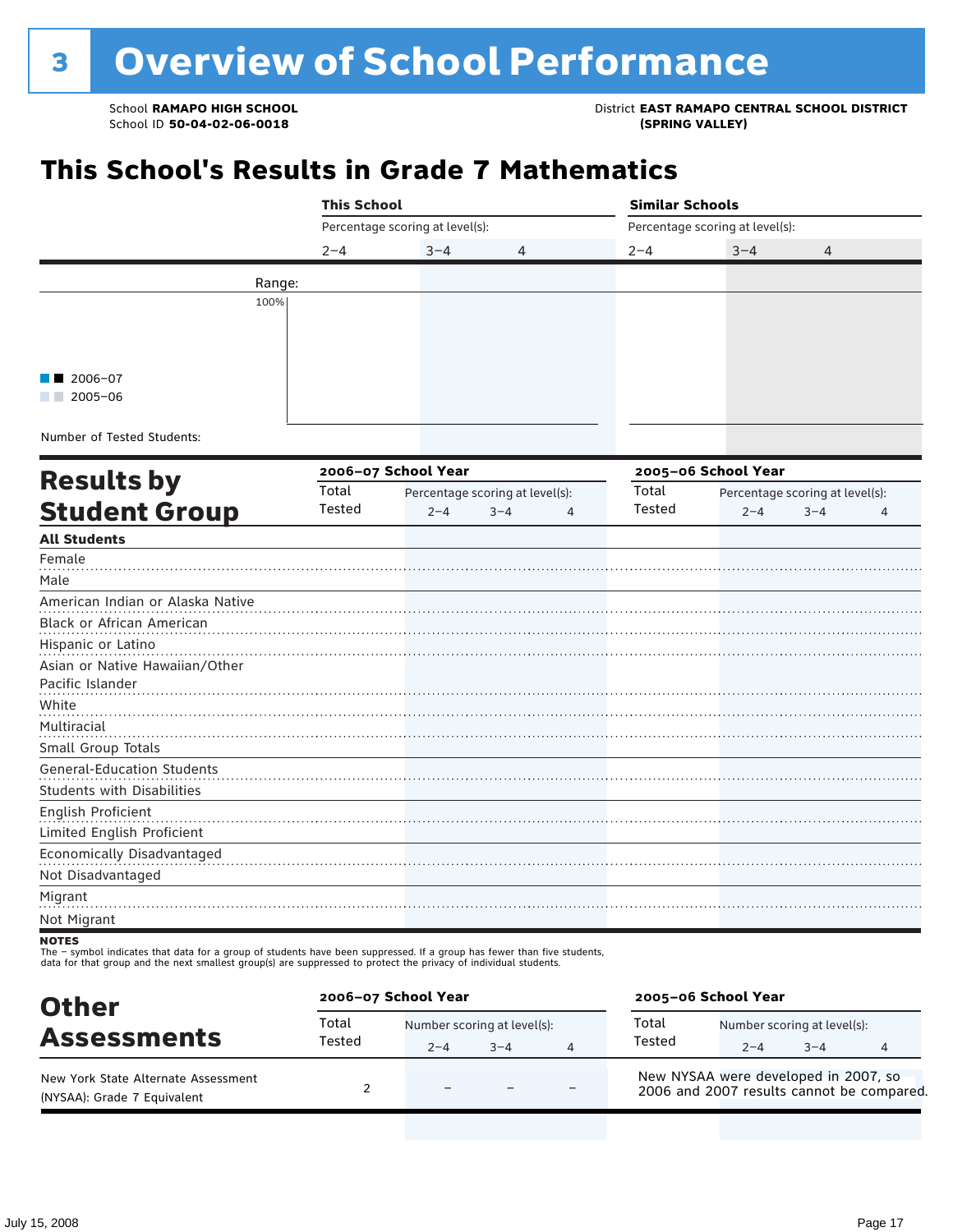School ID 50-04-02-06-0018

School **RAMAPO HIGH SCHOOL** District **EAST RAMAPO CENTRAL SCHOOL DISTRICT**

## **This School's Results in Grade 8 English Language Arts**

|                        |        | <b>This School</b>              |         |                | <b>Similar Schools</b> |                                 |                |  |  |  |
|------------------------|--------|---------------------------------|---------|----------------|------------------------|---------------------------------|----------------|--|--|--|
|                        |        | Percentage scoring at level(s): |         |                |                        | Percentage scoring at level(s): |                |  |  |  |
|                        |        | $2 - 4$                         | $3 - 4$ | $\overline{4}$ | $2 - 4$                | $3 - 4$                         | $\overline{4}$ |  |  |  |
|                        | Range: | 602-790                         | 650-790 | 715-790        |                        |                                 |                |  |  |  |
|                        | 100%   |                                 |         |                |                        |                                 |                |  |  |  |
|                        |        |                                 |         |                |                        |                                 |                |  |  |  |
|                        |        |                                 |         |                |                        |                                 |                |  |  |  |
| $\blacksquare$ 2006-07 |        |                                 |         |                |                        |                                 |                |  |  |  |
| $2005 - 06$            |        |                                 |         |                |                        |                                 |                |  |  |  |
|                        |        |                                 |         |                |                        |                                 |                |  |  |  |

Number of Tested Students:

|                                   |        | 2006-07 School Year |                                 |   |        | 2005-06 School Year |                                 |   |  |  |
|-----------------------------------|--------|---------------------|---------------------------------|---|--------|---------------------|---------------------------------|---|--|--|
| <b>Results by</b>                 | Total  |                     | Percentage scoring at level(s): |   | Total  |                     | Percentage scoring at level(s): |   |  |  |
| <b>Student Group</b>              | Tested | $2 - 4$             | $3 - 4$                         | 4 | Tested | $2 - 4$             | $3 - 4$                         | 4 |  |  |
| <b>All Students</b>               |        |                     |                                 |   |        |                     |                                 |   |  |  |
| Female                            |        |                     |                                 |   |        |                     |                                 |   |  |  |
| Male                              |        |                     |                                 |   |        |                     |                                 |   |  |  |
| American Indian or Alaska Native  |        |                     |                                 |   |        |                     |                                 |   |  |  |
| Black or African American         |        |                     |                                 |   |        |                     |                                 |   |  |  |
| Hispanic or Latino                |        |                     |                                 |   |        |                     |                                 |   |  |  |
| Asian or Native Hawaiian/Other    |        |                     |                                 |   |        |                     |                                 |   |  |  |
| Pacific Islander                  |        |                     |                                 |   |        |                     |                                 |   |  |  |
| White                             |        |                     |                                 |   |        |                     |                                 |   |  |  |
| Multiracial                       |        |                     |                                 |   |        |                     |                                 |   |  |  |
| Small Group Totals                |        |                     |                                 |   |        |                     |                                 |   |  |  |
| General-Education Students        |        |                     |                                 |   |        |                     |                                 |   |  |  |
| <b>Students with Disabilities</b> |        |                     |                                 |   |        |                     |                                 |   |  |  |
| English Proficient                |        |                     |                                 |   |        |                     |                                 |   |  |  |
| Limited English Proficient        |        |                     |                                 |   |        |                     |                                 |   |  |  |
| Economically Disadvantaged        |        |                     |                                 |   |        |                     |                                 |   |  |  |
| Not Disadvantaged                 |        |                     |                                 |   |        |                     |                                 |   |  |  |
| Migrant                           |        |                     |                                 |   |        |                     |                                 |   |  |  |
| Not Migrant                       |        |                     |                                 |   |        |                     |                                 |   |  |  |
|                                   |        |                     |                                 |   |        |                     |                                 |   |  |  |

NOTES<br>The – symbol indicates that data for a group of students have been suppressed. If a group has fewer than five students,<br>data for that group and the next smallest group(s) are suppressed to protect the privacy of indi

| <b>Other</b>                                                                                         | 2006-07 School Year |                                      |         |     | 2005-06 School Year                                                               |                             |         |     |
|------------------------------------------------------------------------------------------------------|---------------------|--------------------------------------|---------|-----|-----------------------------------------------------------------------------------|-----------------------------|---------|-----|
| <b>Assessments</b>                                                                                   | Total               | Total<br>Number scoring at level(s): |         |     |                                                                                   | Number scoring at level(s): |         |     |
|                                                                                                      | Tested              | $2 - 4$                              | $3 - 4$ | 4   | Tested                                                                            | $2 - 4$                     | $3 - 4$ | 4   |
| New York State Alternate Assessment<br>(NYSAA): Grade 8 Equivalent                                   |                     |                                      |         |     | New NYSAA were developed in 2007, so<br>2006 and 2007 results cannot be compared. |                             |         |     |
| New York State English as a Second<br>Language Achievement Test (NYSESLAT) <sup>+</sup> :<br>Grade 8 |                     | N/A                                  | N/A     | N/A | N/A                                                                               | N/A                         | N/A     | N/A |

† These counts represent recently arrived LEP students who used the NYSESLAT to fulfill the English language arts participation requirement.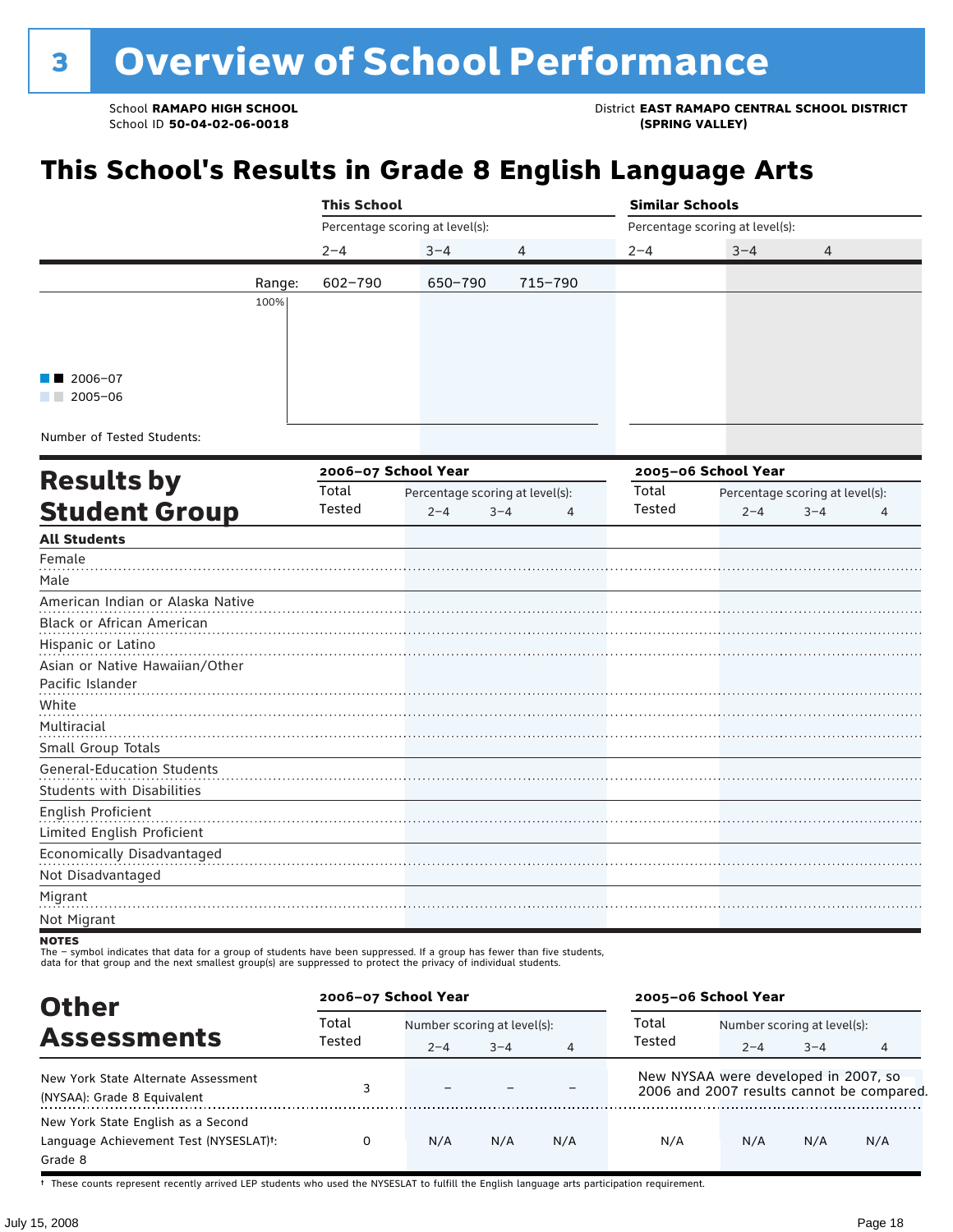## **This School's Results in Grade 8 Mathematics**

|                                   |        | <b>This School</b>      |                                 |             |                |                     | <b>Similar Schools</b><br>Percentage scoring at level(s):<br>$3 - 4$<br>$2 - 4$<br>4<br>29% |         |       |  |
|-----------------------------------|--------|-------------------------|---------------------------------|-------------|----------------|---------------------|---------------------------------------------------------------------------------------------|---------|-------|--|
|                                   |        |                         | Percentage scoring at level(s): |             |                |                     |                                                                                             |         |       |  |
|                                   |        | $2 - 4$                 | $3 - 4$                         | 4           |                |                     |                                                                                             |         |       |  |
| 2007 Mean Score: 590              | Range: | 616-775                 | 650-775                         |             | 701-775        |                     |                                                                                             |         |       |  |
|                                   | 100%   |                         |                                 |             |                |                     |                                                                                             |         |       |  |
|                                   |        |                         |                                 |             |                |                     |                                                                                             |         |       |  |
| $2006 - 07$                       |        |                         |                                 |             |                |                     |                                                                                             |         |       |  |
| $2005 - 06$                       |        | 29%<br>0%               | 0%<br>0%                        | 0%          | 0%             | 0%                  | 0%<br>0%                                                                                    |         | 0% 0% |  |
| Number of Tested Students:        |        | $\overline{2}$          | 0                               | $\mathbf 0$ |                |                     |                                                                                             |         |       |  |
|                                   |        | 2006-07 School Year     |                                 |             |                | 2005-06 School Year |                                                                                             |         |       |  |
| <b>Results by</b>                 |        | Total                   | Percentage scoring at level(s): |             |                | Total               | Percentage scoring at level(s):                                                             |         |       |  |
| <b>Student Group</b>              |        | Tested                  | $2 - 4$                         | $3 - 4$     | $\overline{4}$ | Tested              | $2 - 4$                                                                                     | $3 - 4$ | 4     |  |
| <b>All Students</b>               |        | $\overline{\mathbf{r}}$ | 29%                             | 0%          | 0%             | 6                   | 0%                                                                                          | 0%      | 0%    |  |
| Female                            |        | $\overline{2}$          |                                 |             |                | $\mathbf{1}$        |                                                                                             |         |       |  |
| Male                              |        | 5                       |                                 |             |                | 5                   |                                                                                             |         |       |  |
| American Indian or Alaska Native  |        |                         |                                 |             |                |                     |                                                                                             |         |       |  |
| Black or African American         |        | 5                       |                                 |             |                | 4                   |                                                                                             |         |       |  |
| Hispanic or Latino                |        | $\mathbf{1}$            |                                 |             |                | 2                   |                                                                                             |         |       |  |
| Asian or Native Hawaiian/Other    |        |                         |                                 |             |                |                     |                                                                                             |         |       |  |
| Pacific Islander                  |        |                         |                                 |             |                |                     |                                                                                             |         |       |  |
| White                             |        | 1                       |                                 |             |                |                     |                                                                                             |         |       |  |
| Multiracial                       |        |                         |                                 |             |                |                     |                                                                                             |         |       |  |
| Small Group Totals                |        | 7                       | 29%                             | 0%          | 0%             | 6                   | 0%                                                                                          | 0%      | 0%    |  |
| <b>General-Education Students</b> |        | 7                       | 29%                             | 0%          | 0%             | 6                   | 0%                                                                                          | 0%      | 0%    |  |
| <b>Students with Disabilities</b> |        |                         |                                 |             |                |                     |                                                                                             |         |       |  |
| English Proficient                |        |                         |                                 |             |                |                     |                                                                                             |         |       |  |
| Limited English Proficient        |        | 7                       | 29%                             | 0%          | 0%             | 6                   | 0%                                                                                          | 0%      | 0%    |  |
| Economically Disadvantaged        |        | 6                       |                                 |             |                | 6                   | 0%                                                                                          | 0%      | 0%    |  |
| Not Disadvantaged                 |        | $\mathbf{1}$            |                                 |             |                |                     |                                                                                             |         |       |  |
| Migrant                           |        |                         |                                 |             |                |                     |                                                                                             |         |       |  |
| Not Migrant                       |        | 7                       | 29%                             | 0%          | 0%             | 6                   | 0%                                                                                          | 0%      | 0%    |  |
|                                   |        |                         |                                 |             |                |                     |                                                                                             |         |       |  |

NOTES<br>The – symbol indicates that data for a group of students have been suppressed. If a group has fewer than five students,<br>data for that group and the next smallest group(s) are suppressed to protect the privacy of indi

| <b>Other</b>                                                       | 2006-07 School Year |                                        |      |   | 2005-06 School Year                                                               |                                        |         |  |
|--------------------------------------------------------------------|---------------------|----------------------------------------|------|---|-----------------------------------------------------------------------------------|----------------------------------------|---------|--|
| <b>Assessments</b>                                                 | Total<br>Tested     | Number scoring at level(s):<br>$2 - 4$ | $-4$ | 4 | Total<br>Tested                                                                   | Number scoring at level(s):<br>$2 - 4$ | $3 - 4$ |  |
| New York State Alternate Assessment<br>(NYSAA): Grade 8 Equivalent |                     | $\equiv$                               |      |   | New NYSAA were developed in 2007, so<br>2006 and 2007 results cannot be compared. |                                        |         |  |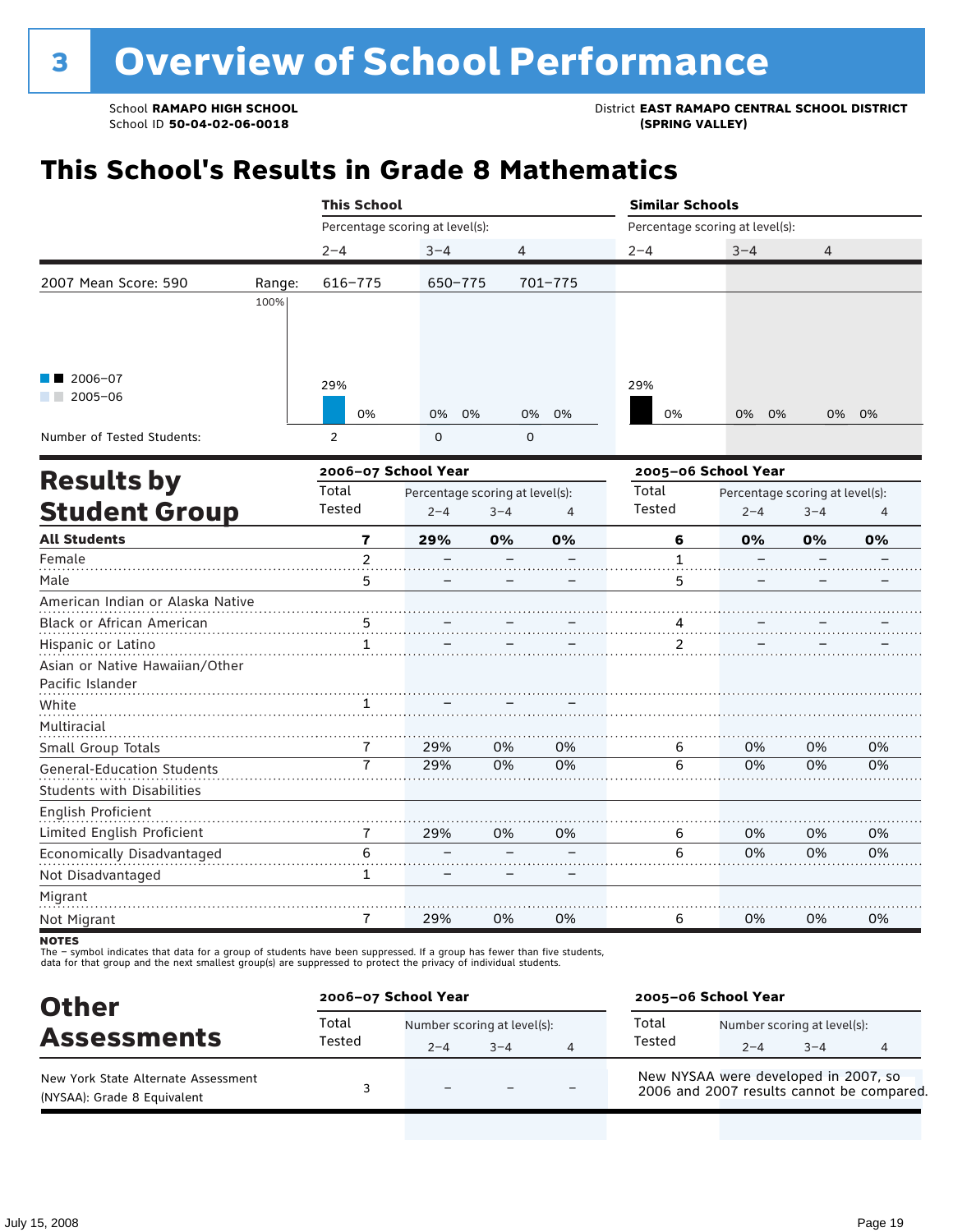School **RAMAPO HIGH SCHOOL**<br>School ID 50-04-02-06-0018<br>
School ID 50-04-02-06-0018

## **This School's Results in Grade 8 Science**

|                                   | <b>This School</b> |                                                                                                                                                                                                                                                                                                                                                                                           |    |    | <b>Similar Schools</b>          |                                 |         |    |  |
|-----------------------------------|--------------------|-------------------------------------------------------------------------------------------------------------------------------------------------------------------------------------------------------------------------------------------------------------------------------------------------------------------------------------------------------------------------------------------|----|----|---------------------------------|---------------------------------|---------|----|--|
|                                   |                    | Percentage scoring at level(s):<br>$3 - 4$<br>4<br>0%<br>0%<br>0%<br>0%<br>0%<br>0<br>0<br>$\mathbf 0$<br>$\mathsf{O}\xspace$<br>$\mathbf 0$<br>2006-07 School Year<br>Percentage scoring at level(s):<br>$2 - 4$<br>$3 - 4$<br>$\overline{4}$<br>5<br>20%<br>0%<br>0%<br>$\overline{c}$<br>3<br>4<br>1<br>20%<br>0%<br>0%<br>5<br>5<br>20%<br>0%<br>0%<br>5<br>20%<br>0%<br>0%<br>4<br>1 |    |    | Percentage scoring at level(s): |                                 |         |    |  |
|                                   | $2 - 4$            |                                                                                                                                                                                                                                                                                                                                                                                           |    |    | $2 - 4$                         | $3 - 4$                         | 4       |    |  |
|                                   |                    |                                                                                                                                                                                                                                                                                                                                                                                           |    |    |                                 |                                 |         |    |  |
| 100%                              |                    |                                                                                                                                                                                                                                                                                                                                                                                           |    |    |                                 |                                 |         |    |  |
|                                   |                    |                                                                                                                                                                                                                                                                                                                                                                                           |    |    |                                 |                                 |         |    |  |
|                                   |                    |                                                                                                                                                                                                                                                                                                                                                                                           |    |    |                                 |                                 |         |    |  |
| 2006-07<br>$2005 - 06$            | 20%                |                                                                                                                                                                                                                                                                                                                                                                                           |    |    | 20%                             |                                 |         |    |  |
|                                   |                    |                                                                                                                                                                                                                                                                                                                                                                                           |    |    | 0%                              | 0%<br>0%                        | 0%      | 0% |  |
| Number of Tested Students:        | $\mathbf{1}$       |                                                                                                                                                                                                                                                                                                                                                                                           |    |    |                                 |                                 |         |    |  |
| <b>Results by</b>                 |                    |                                                                                                                                                                                                                                                                                                                                                                                           |    |    |                                 | 2005-06 School Year             |         |    |  |
|                                   | Total              |                                                                                                                                                                                                                                                                                                                                                                                           |    |    | Total                           | Percentage scoring at level(s): |         |    |  |
| <b>Student Group</b>              | Tested             |                                                                                                                                                                                                                                                                                                                                                                                           |    |    | <b>Tested</b>                   | $2 - 4$                         | $3 - 4$ | 4  |  |
| <b>All Students</b>               |                    |                                                                                                                                                                                                                                                                                                                                                                                           |    |    | 5                               | 0%                              | 0%      | 0% |  |
| Female                            |                    |                                                                                                                                                                                                                                                                                                                                                                                           |    |    | $\mathbf{1}$                    |                                 |         |    |  |
| Male                              |                    |                                                                                                                                                                                                                                                                                                                                                                                           |    |    | 4                               |                                 |         |    |  |
| American Indian or Alaska Native  |                    |                                                                                                                                                                                                                                                                                                                                                                                           |    |    |                                 |                                 |         |    |  |
| <b>Black or African American</b>  |                    |                                                                                                                                                                                                                                                                                                                                                                                           |    |    | 3                               |                                 |         |    |  |
| Hispanic or Latino                |                    |                                                                                                                                                                                                                                                                                                                                                                                           |    |    | 2                               |                                 |         |    |  |
| Asian or Native Hawaiian/Other    |                    |                                                                                                                                                                                                                                                                                                                                                                                           |    |    |                                 |                                 |         |    |  |
| Pacific Islander                  |                    |                                                                                                                                                                                                                                                                                                                                                                                           |    |    |                                 |                                 |         |    |  |
| White                             |                    |                                                                                                                                                                                                                                                                                                                                                                                           |    |    |                                 |                                 |         |    |  |
| Multiracial                       |                    |                                                                                                                                                                                                                                                                                                                                                                                           |    |    |                                 |                                 |         |    |  |
| Small Group Totals                |                    |                                                                                                                                                                                                                                                                                                                                                                                           |    |    | 5                               | 0%                              | 0%      | 0% |  |
| <b>General-Education Students</b> |                    |                                                                                                                                                                                                                                                                                                                                                                                           |    |    | 5                               | 0%                              | 0%      | 0% |  |
| <b>Students with Disabilities</b> |                    |                                                                                                                                                                                                                                                                                                                                                                                           |    |    |                                 |                                 |         |    |  |
| <b>English Proficient</b>         |                    |                                                                                                                                                                                                                                                                                                                                                                                           |    |    |                                 |                                 |         |    |  |
| Limited English Proficient        |                    |                                                                                                                                                                                                                                                                                                                                                                                           |    |    | 5                               | 0%                              | 0%      | 0% |  |
| Economically Disadvantaged        |                    |                                                                                                                                                                                                                                                                                                                                                                                           |    |    | 5                               | 0%                              | 0%      | 0% |  |
| Not Disadvantaged                 |                    |                                                                                                                                                                                                                                                                                                                                                                                           |    |    |                                 |                                 |         |    |  |
| Migrant                           |                    |                                                                                                                                                                                                                                                                                                                                                                                           |    |    |                                 |                                 |         |    |  |
| Not Migrant                       | 5                  | 20%                                                                                                                                                                                                                                                                                                                                                                                       | 0% | 0% | 5                               | 0%                              | 0%      | 0% |  |

data for that group and the next smallest group(s) are suppressed to protect the privacy of individual students.

| <b>Other</b>                        | 2006-07 School Year |                             |         |   |                                                                                   | 2005-06 School Year         |         |  |  |  |
|-------------------------------------|---------------------|-----------------------------|---------|---|-----------------------------------------------------------------------------------|-----------------------------|---------|--|--|--|
| <b>Assessments</b>                  | Total<br>Tested     | Number scoring at level(s): |         |   | Total                                                                             | Number scoring at level(s): |         |  |  |  |
|                                     |                     | $2 - 4$                     | $3 - 4$ | 4 | Tested                                                                            | $2 - 4$                     | $3 - 4$ |  |  |  |
| New York State Alternate Assessment |                     |                             |         |   | New NYSAA were developed in 2007, so<br>2006 and 2007 results cannot be compared. |                             |         |  |  |  |
| (NYSAA): Grade 8 Equivalent         |                     |                             |         |   |                                                                                   |                             |         |  |  |  |
| <b>Regents Science</b>              |                     |                             |         |   |                                                                                   |                             |         |  |  |  |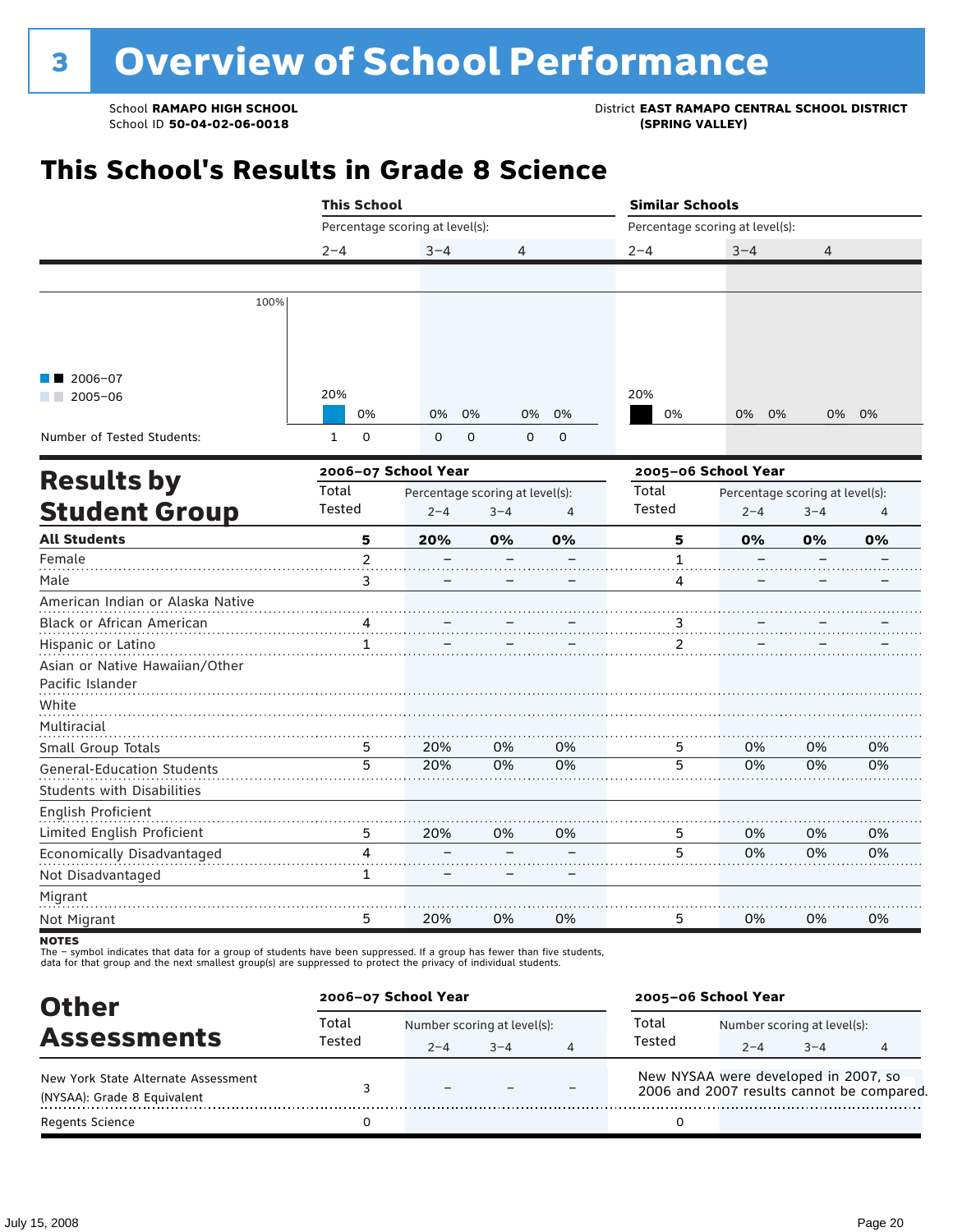# <sup>3</sup> Overview of School Performance

### School ID **50-04-02-06-0018 (SPRING VALLEY)**

School **RAMAPO HIGH SCHOOL** District **EAST RAMAPO CENTRAL SCHOOL DISTRICT**

### **This School's Total Cohort\* Results in Secondary-Level English after Four Years of Instruction**

|                                                            |      | <b>This School</b>              |         |                | <b>Similar Schools</b>          |         |                |
|------------------------------------------------------------|------|---------------------------------|---------|----------------|---------------------------------|---------|----------------|
|                                                            |      | Percentage scoring at level(s): |         |                | Percentage scoring at level(s): |         |                |
|                                                            |      | $2 - 4$                         | $3 - 4$ | $\overline{4}$ | $2 - 4$                         | $3 - 4$ | $\overline{4}$ |
|                                                            |      |                                 |         |                |                                 |         |                |
| 2003 Cohort<br>a sa Bara<br>2002 Cohort<br><b>Contract</b> | 100% | 82%<br>75%                      | 73% 66% | 33% 26%        | <sup>74%</sup> 69%              | 64% 59% | 16% 16%        |

|                                                    | 2003 Cohort |                                 |         |     |             | 2002 Cohort** |                                 |     |  |  |  |
|----------------------------------------------------|-------------|---------------------------------|---------|-----|-------------|---------------|---------------------------------|-----|--|--|--|
| <b>Results by</b>                                  | Number      | Percentage scoring at level(s): |         |     | Number      |               | Percentage scoring at level(s): |     |  |  |  |
| <b>Student Group</b>                               | of Students | $2 - 4$                         | $3 - 4$ | 4   | of Students | $2 - 4$       | $3 - 4$                         | 4   |  |  |  |
| <b>All Students</b>                                | 423         | 82%                             | 73%     | 33% | 382         | 75%           | 66%                             | 26% |  |  |  |
| Female                                             | 208         | 86%                             | 80%     | 40% | 193         | 77%           | 70%                             | 30% |  |  |  |
| Male                                               | 215         | 77%                             | 67%     | 26% | 189         | 74%           | 62%                             | 23% |  |  |  |
| American Indian or Alaska Native                   | 2           |                                 |         |     |             |               |                                 |     |  |  |  |
| <b>Black or African American</b>                   | 268         | 85%                             | 73%     | 24% | 236         | 74%           | 62%                             | 20% |  |  |  |
| Hispanic or Latino                                 | 49          |                                 |         |     | 52          | 62%           | 56%                             | 12% |  |  |  |
| Asian or Native Hawaiian/Other<br>Pacific Islander | 54          | 74%                             | 74%     | 57% | 52          | 94%           | 87%                             | 54% |  |  |  |
| White                                              | 50          | 88%                             | 86%     | 64% | 42          | 79%           | 74%                             | 43% |  |  |  |
| Multiracial                                        |             |                                 |         |     |             |               |                                 |     |  |  |  |
| Small Group Totals                                 | 51          | 63%                             | 59%     | 24% |             |               |                                 |     |  |  |  |
| <b>General-Education Students</b>                  | 393         | 84%                             | 76%     | 35% | 347         | 80%           | 71%                             | 29% |  |  |  |
| <b>Students with Disabilities</b>                  | 30          | 43%                             | 33%     | 3%  | 35          | 31%           | 17%                             | 0%  |  |  |  |
| <b>English Proficient</b>                          | 385         | 85%                             | 78%     | 36% | 339         | 79%           | 71%                             | 29% |  |  |  |
| Limited English Proficient                         | 38          | 50%                             | 24%     | 3%  | 43          | 49%           | 28%                             | 2%  |  |  |  |
| Economically Disadvantaged                         | 178         | 83%                             | 70%     | 21% | 153         | 75%           | 63%                             | 15% |  |  |  |
| Not Disadvantaged                                  | 245         | 80%                             | 75%     | 42% | 229         | 76%           | 68%                             | 34% |  |  |  |
| Migrant                                            |             |                                 |         |     |             |               |                                 |     |  |  |  |
| Not Migrant                                        |             |                                 |         |     | 382         | 75%           | 66%                             | 26% |  |  |  |

**NOTES** 

The – symbol indicates that data for a group of students have been suppressed. If a group has fewer than five students,

data for that group and the next smallest group(s) are suppressed to protect the privacy of individual students.

| <b>Other</b>                                                               | 2003 Cohort           |                                        |      |  | 2002 Cohort           |                                                        |  |  |  |
|----------------------------------------------------------------------------|-----------------------|----------------------------------------|------|--|-----------------------|--------------------------------------------------------|--|--|--|
| <b>Assessments</b>                                                         | Number<br>of Students | Number scoring at level(s):<br>$2 - 4$ | $-4$ |  | Number<br>of Students | Number scoring at level(s):<br>$2 - 4$<br>$3 - 4$<br>4 |  |  |  |
| New York State Alternate Assessment<br>(NYSAA): High School Equivalent *** |                       |                                        |      |  |                       |                                                        |  |  |  |

\* A total cohort consists of all students who first entered Grade 9 in a particular year, and all ungraded students with disabilities who reached their seventeenth birthday in that year, and were enrolled in the school/district for five months. Students are excluded from the cohort if they transferred to another school district, nonpublic school, or criminal justice facility, or left the U.S. and its territories or died before the report date. Statewide total cohort also includes students who were enrolled for fewer than five months.

\*\*2002 cohort data are those reported in the 2005-06 *Accountability and Overview Report*.

\*\*\* The majority of cohort members took an older version of the NYSAA, developed before 2007.